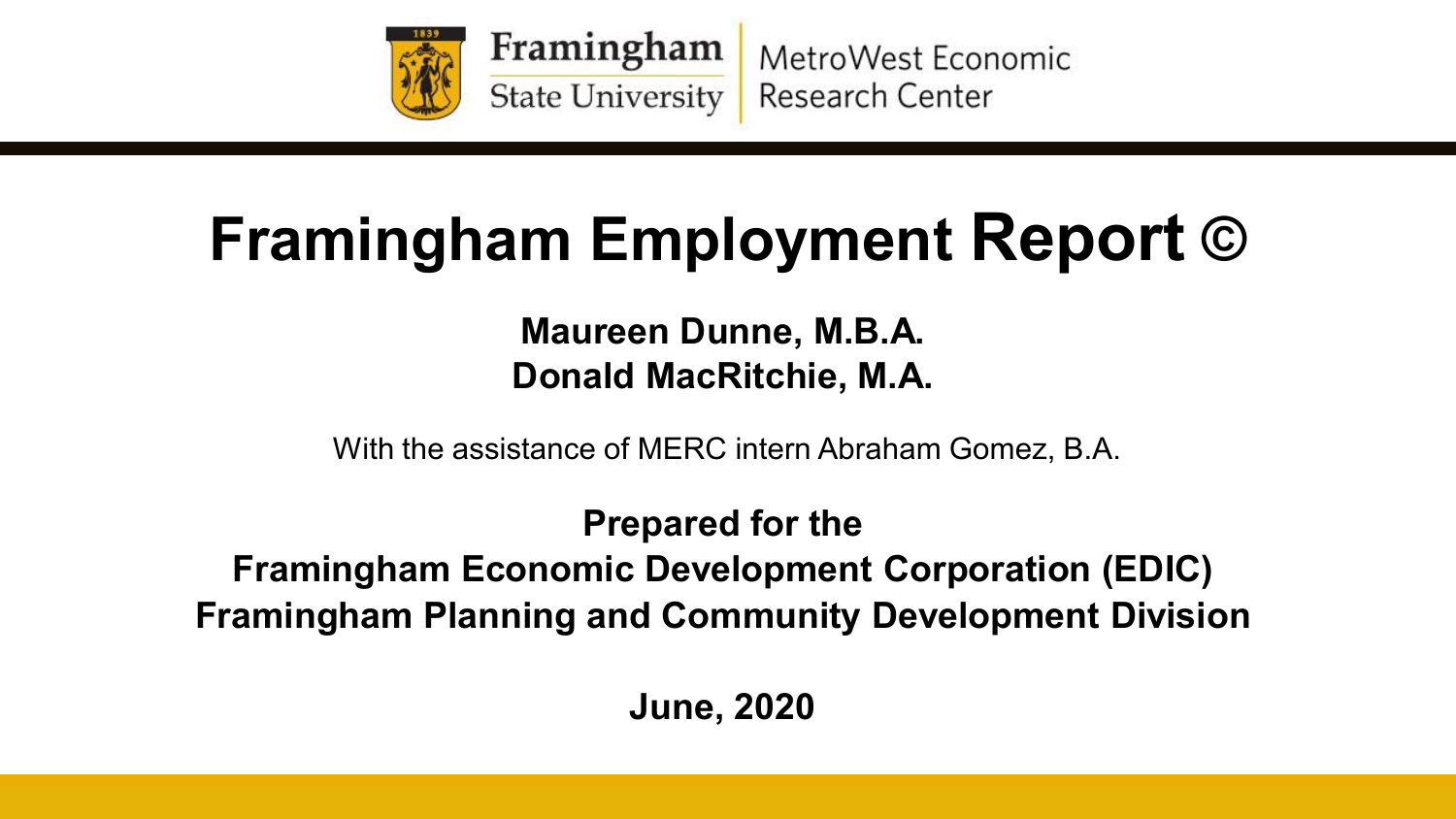

Framingham MetroWest Economic State University **Research Center** 

## **Copyright Framingham State University 2020**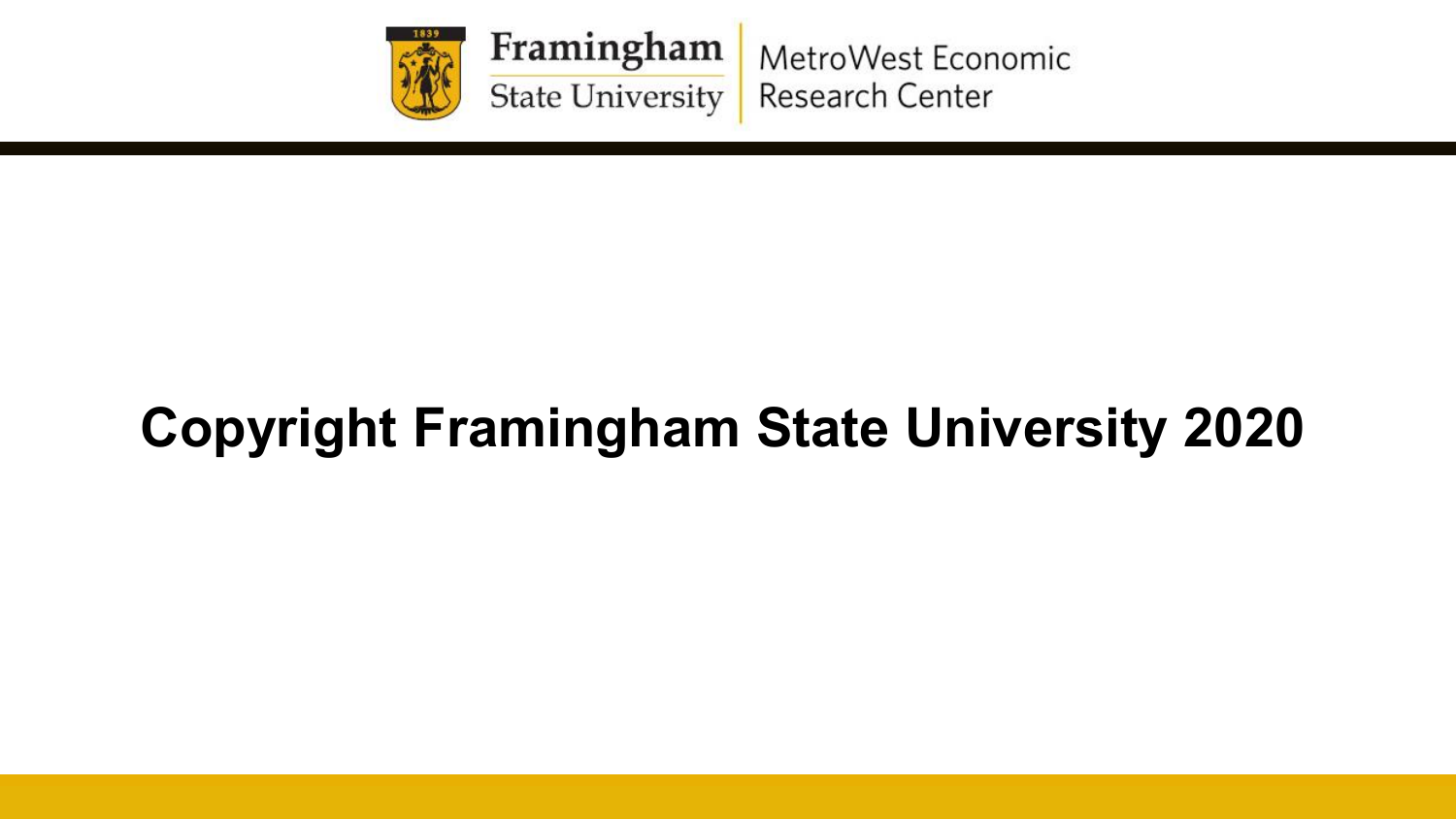

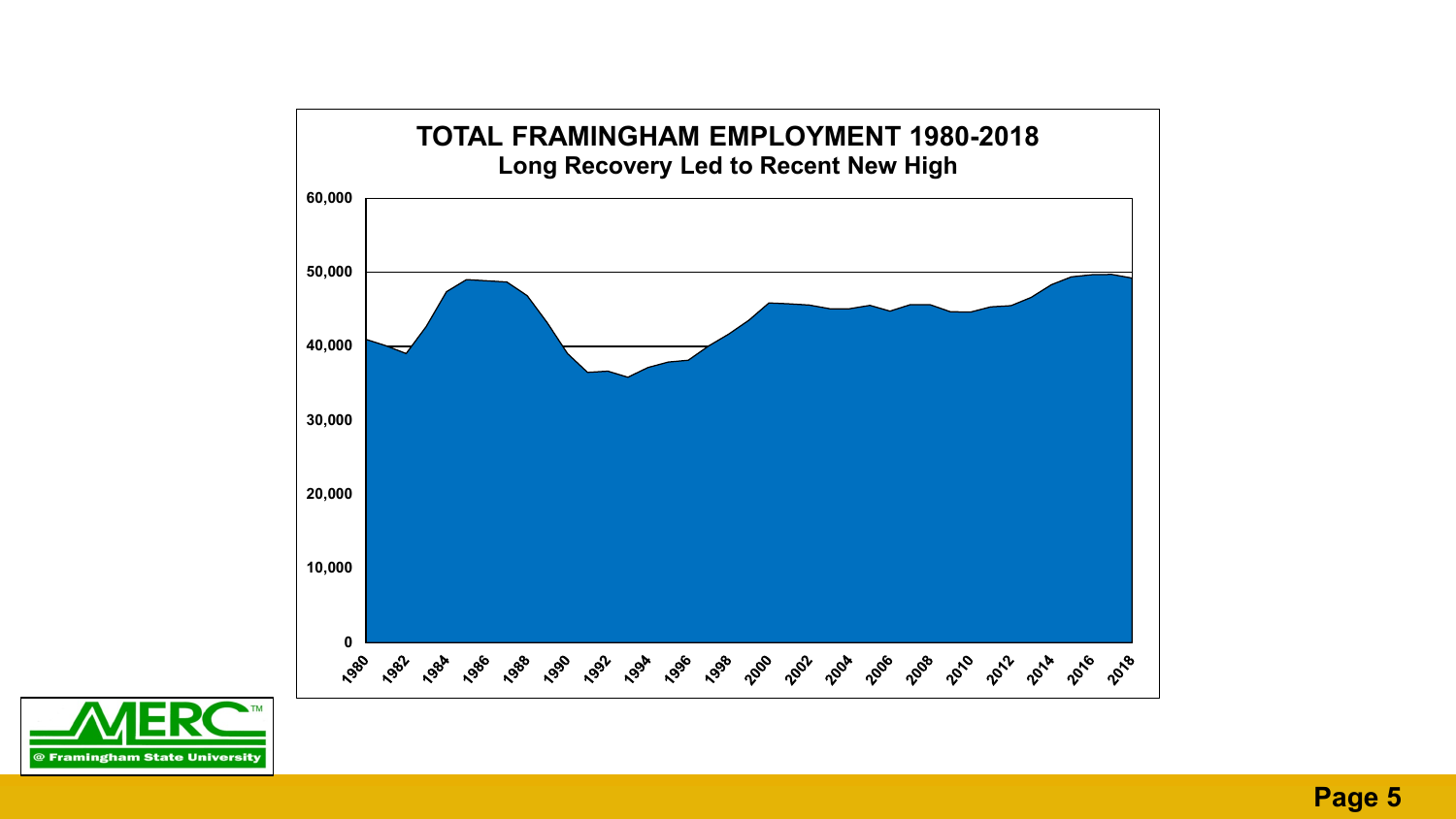

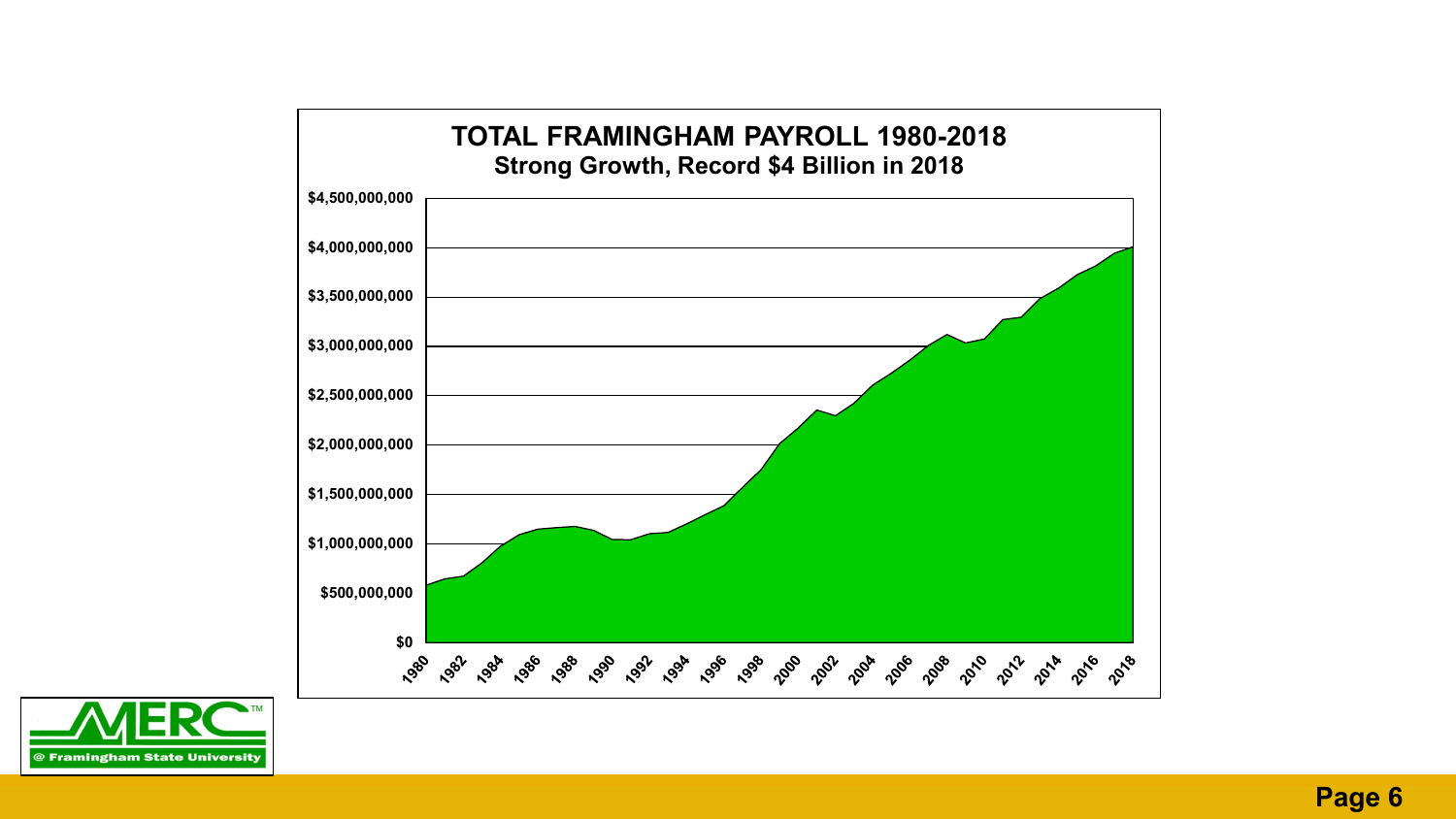

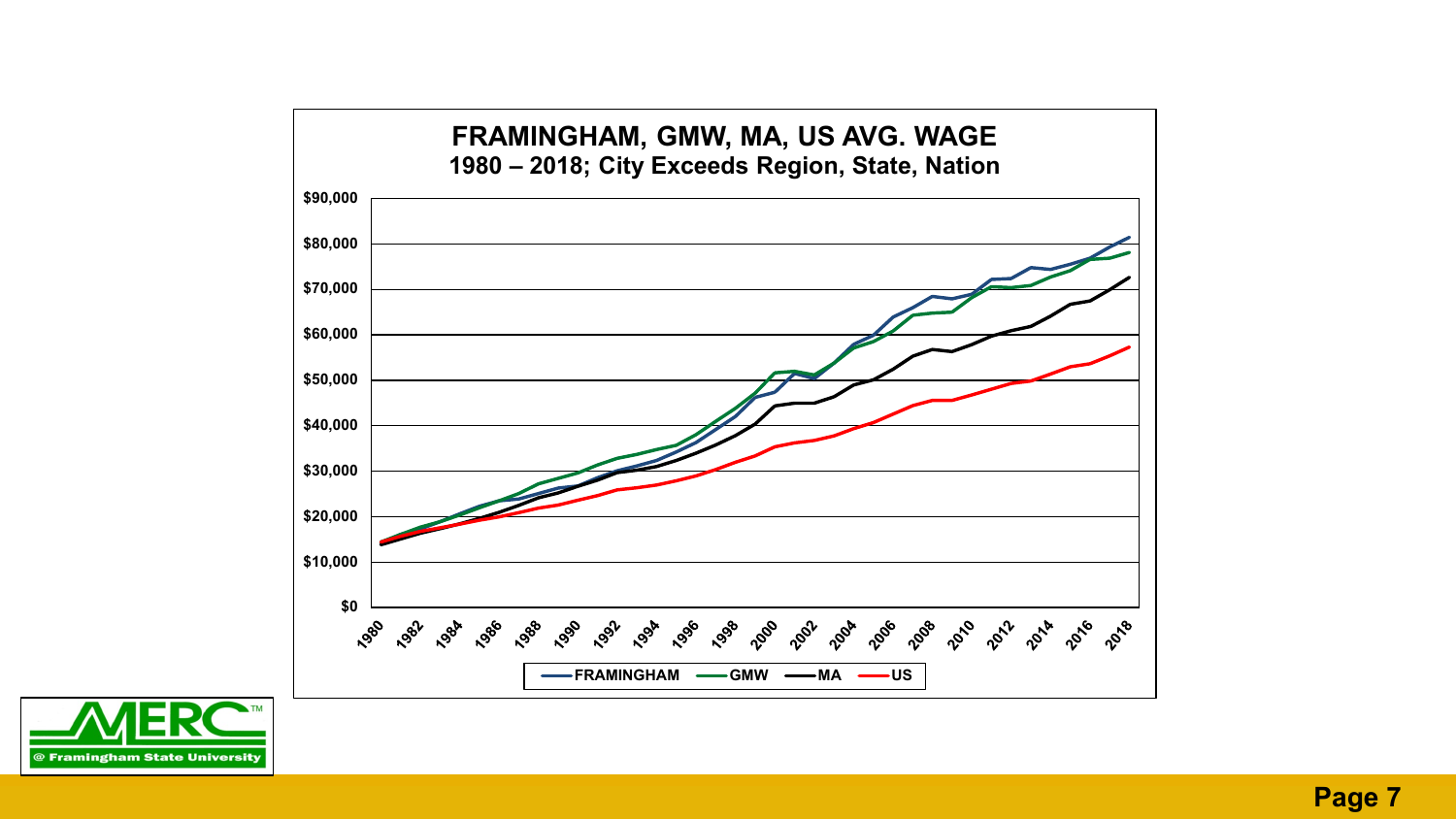

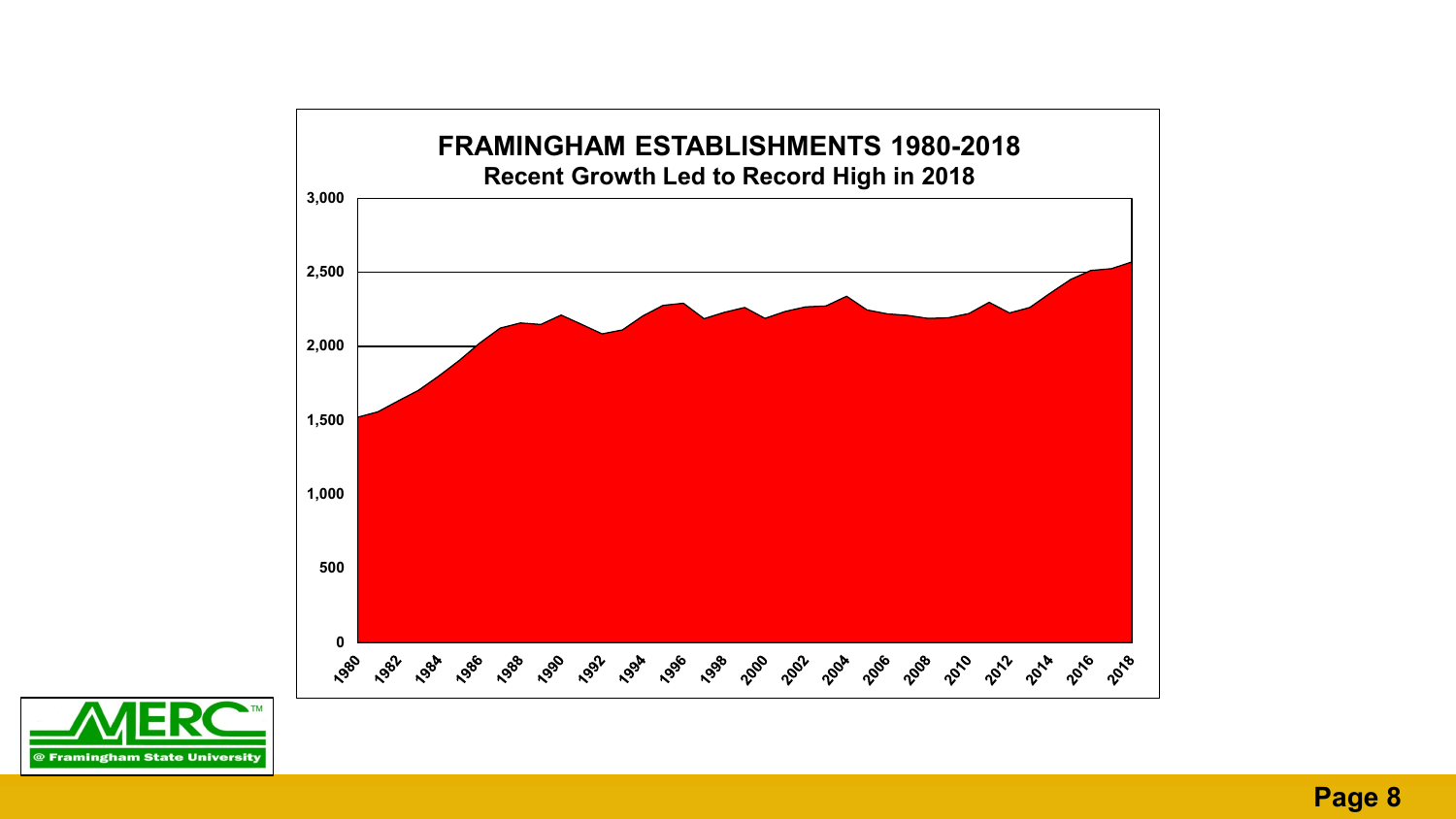

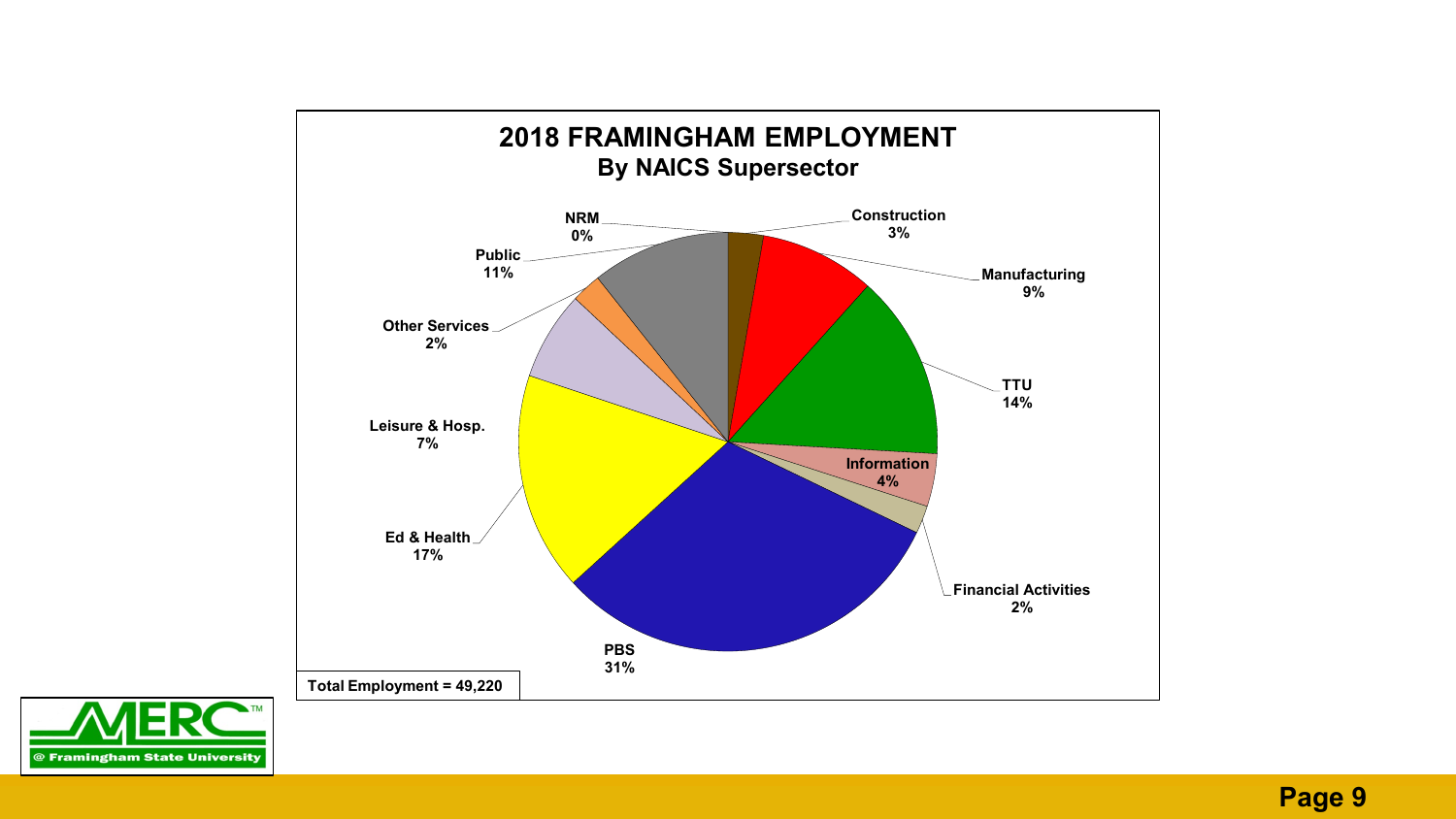

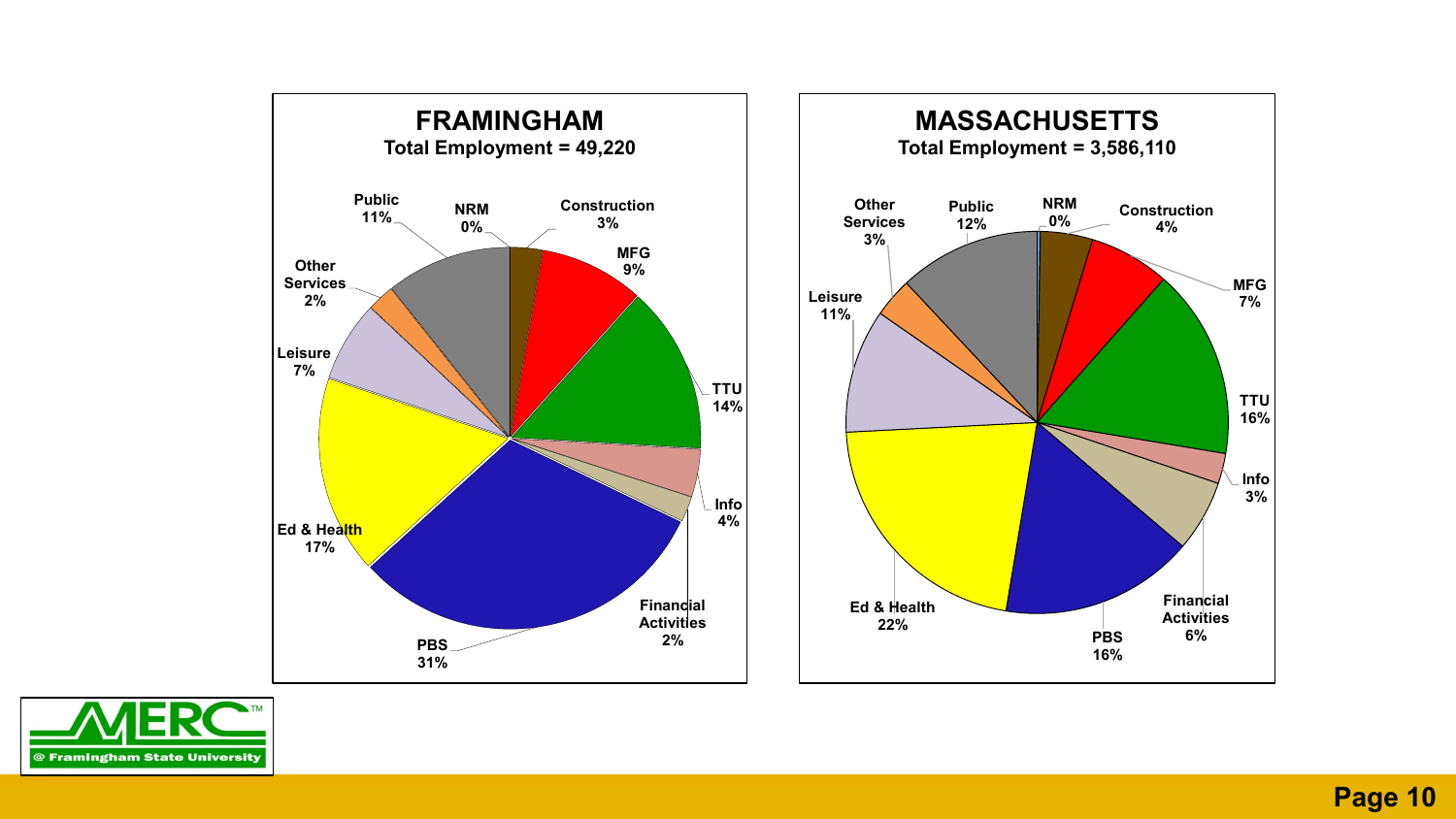

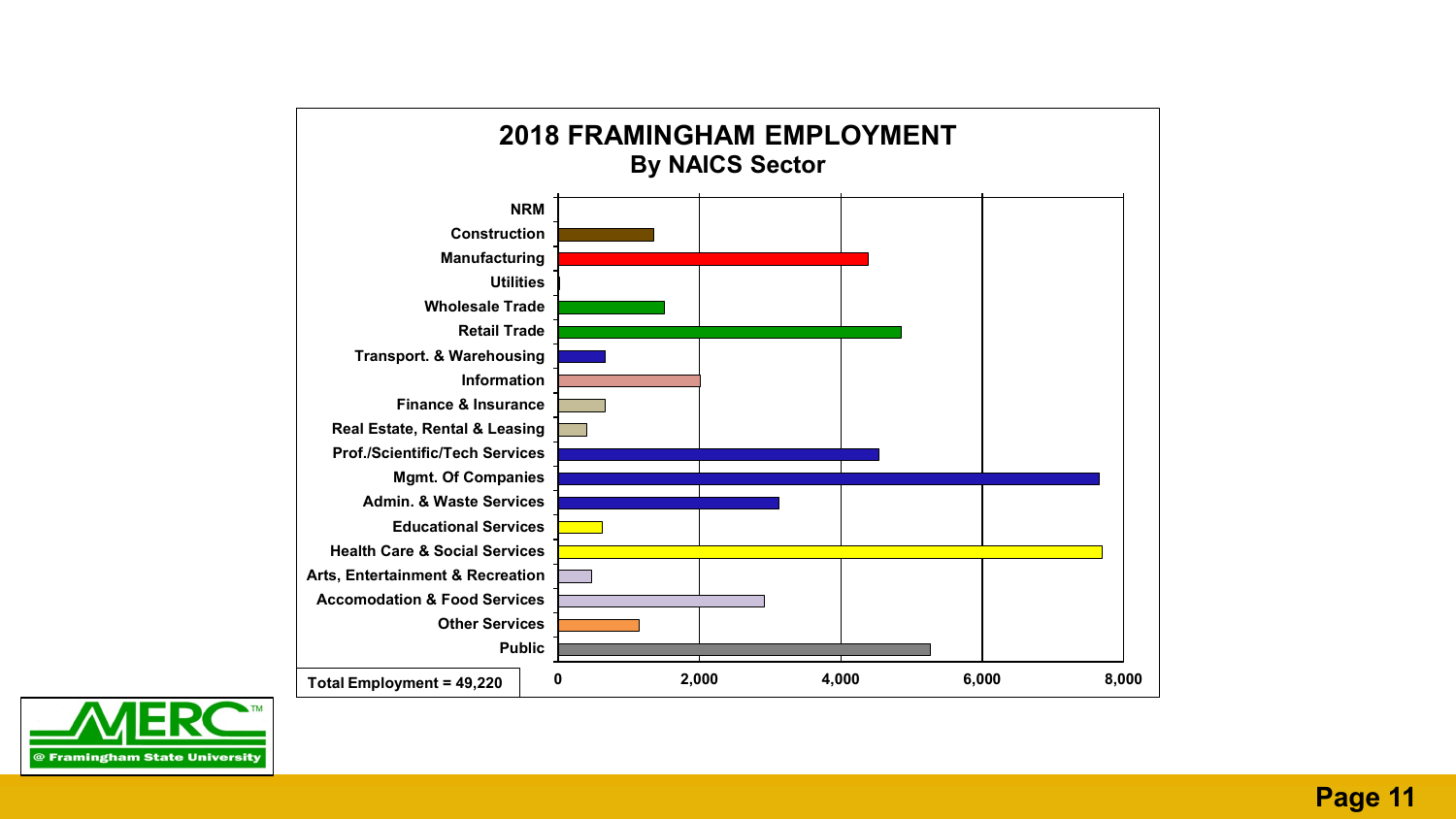

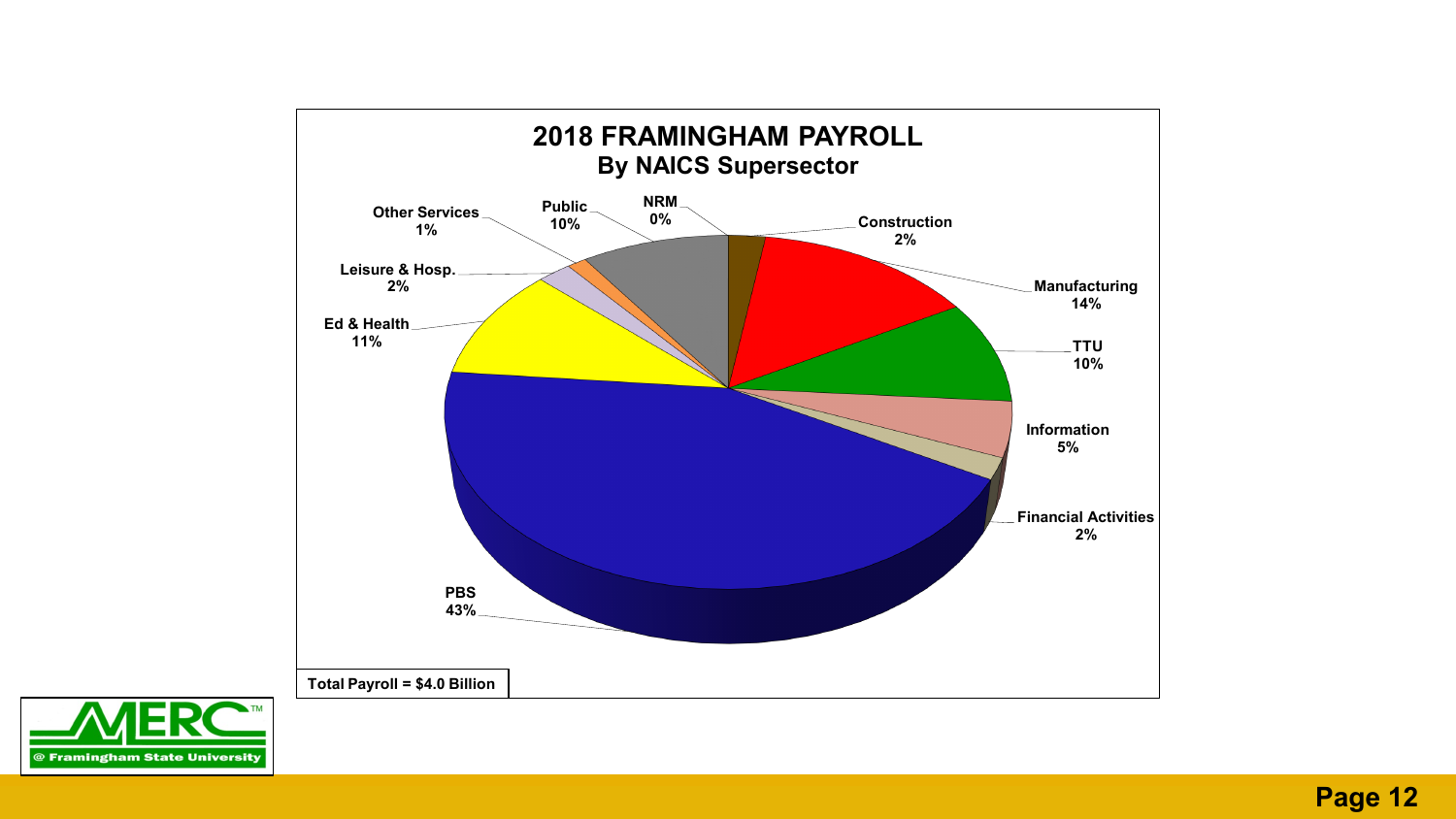

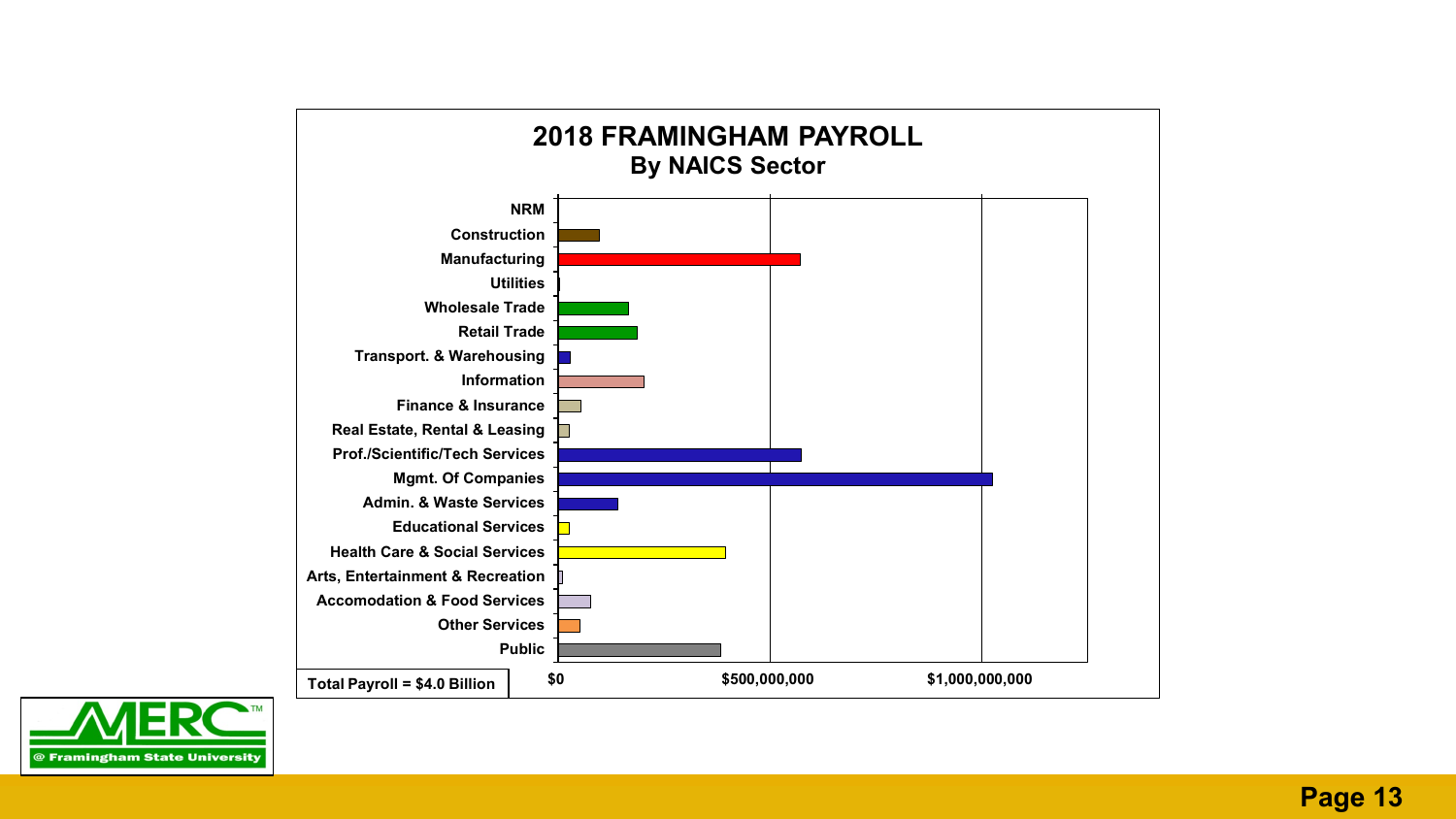

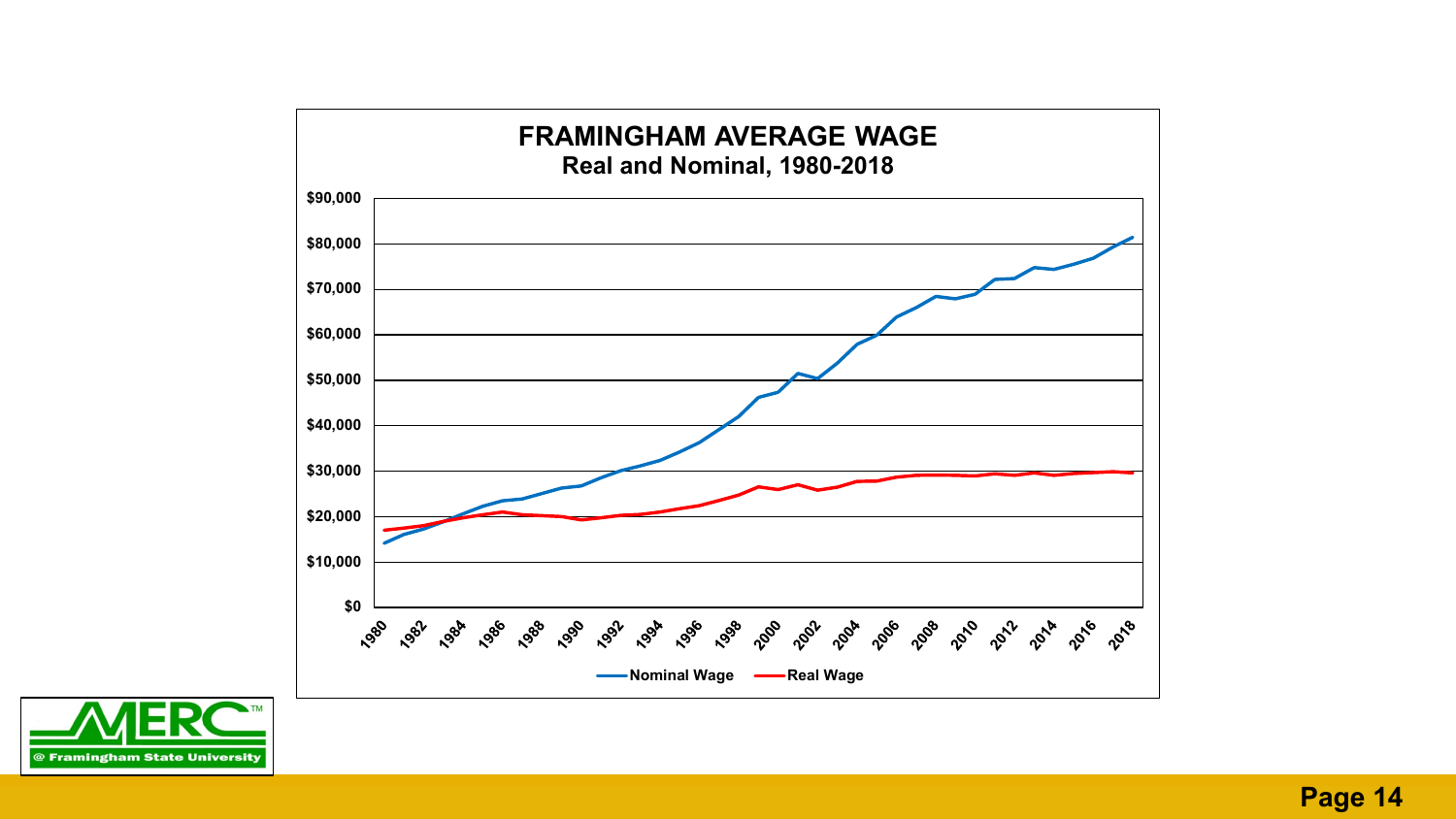

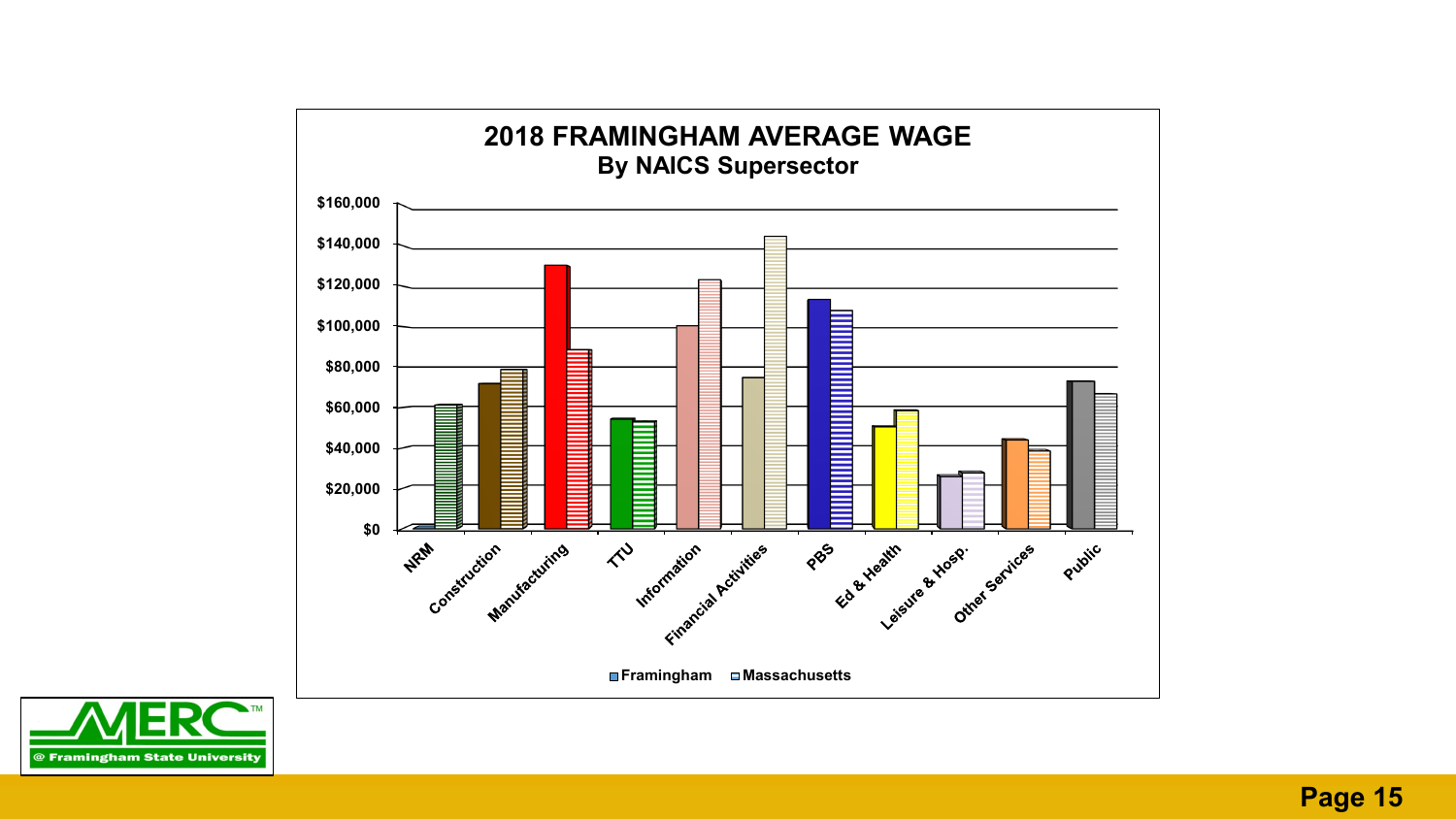

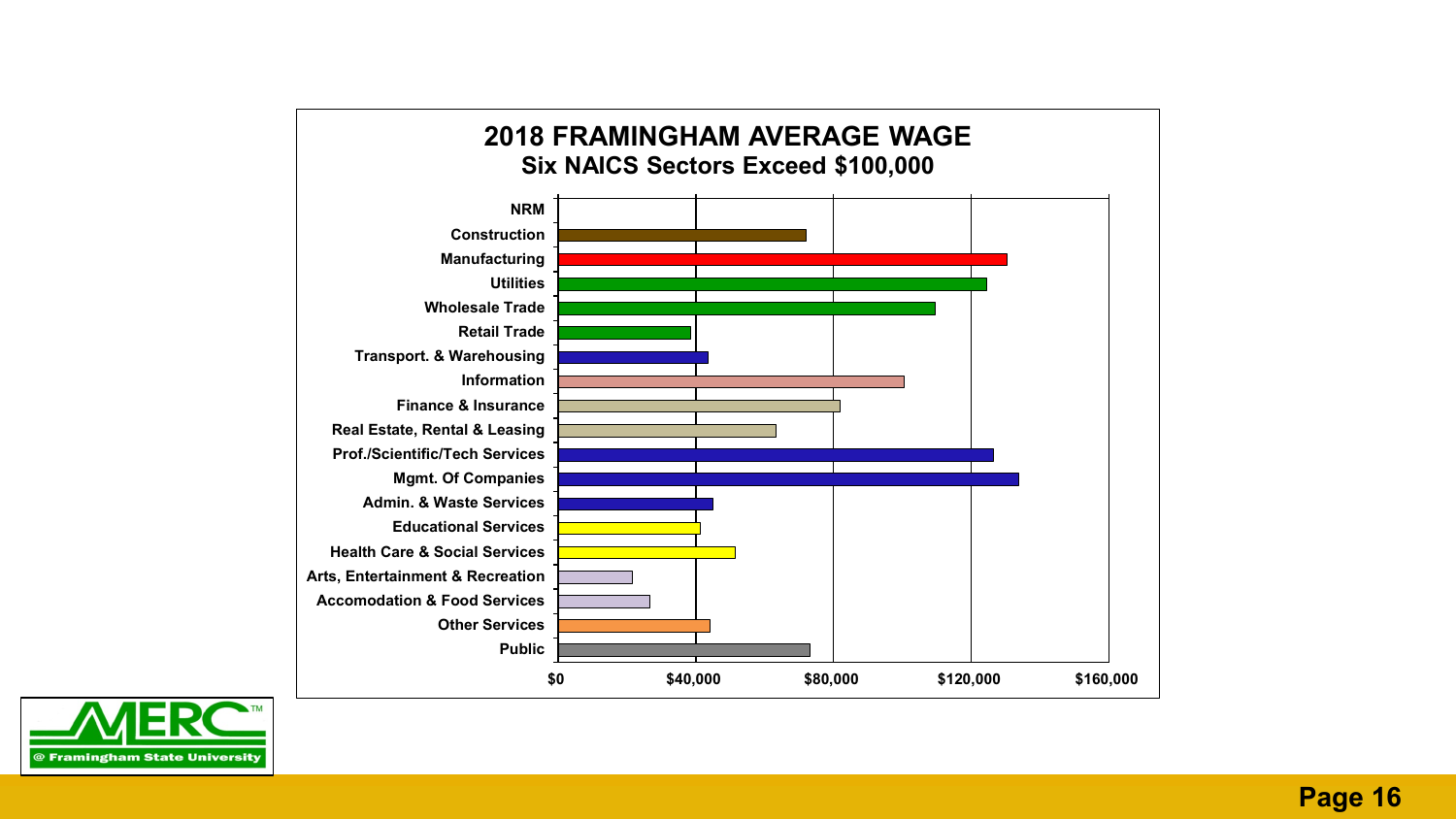

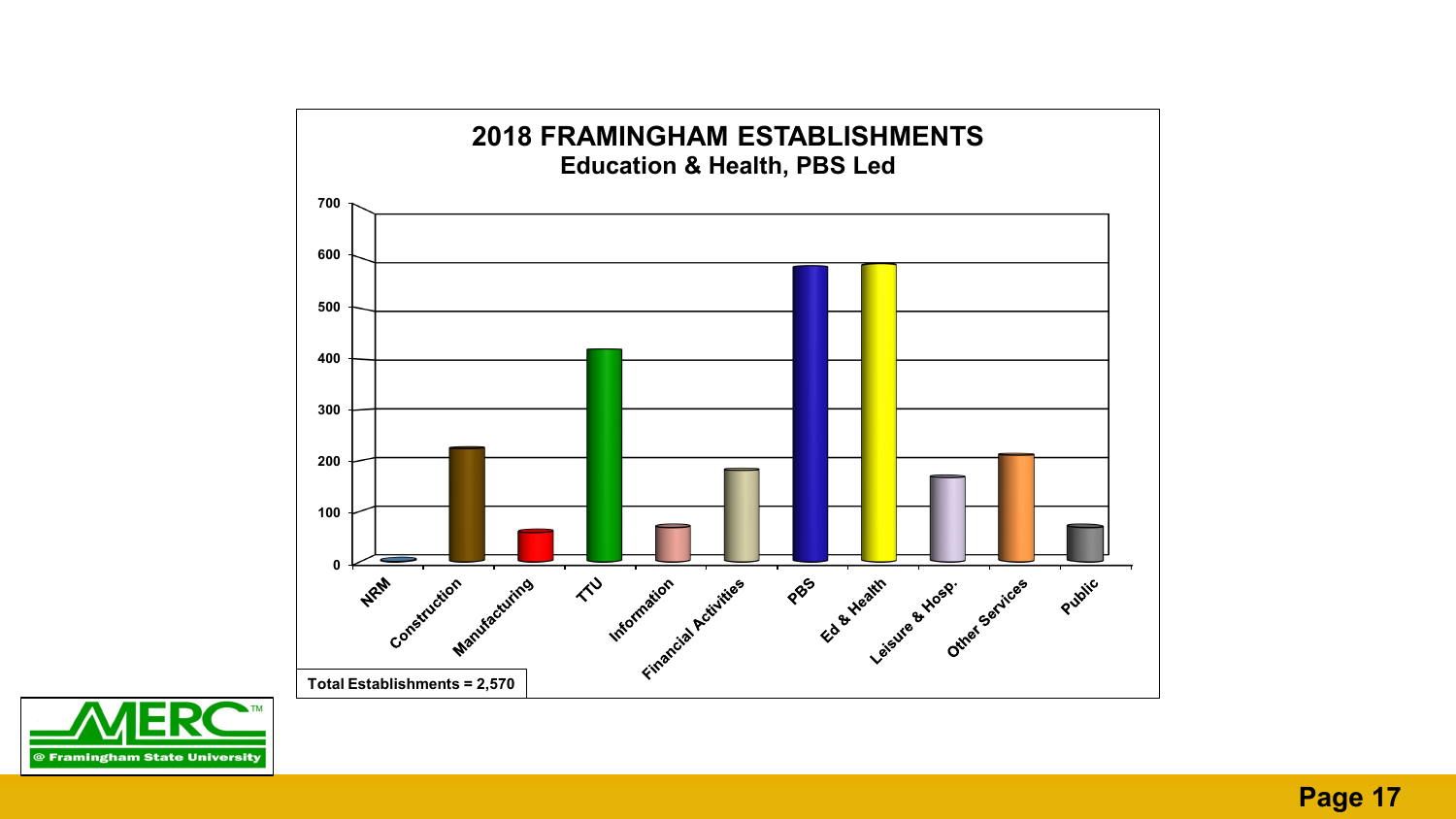

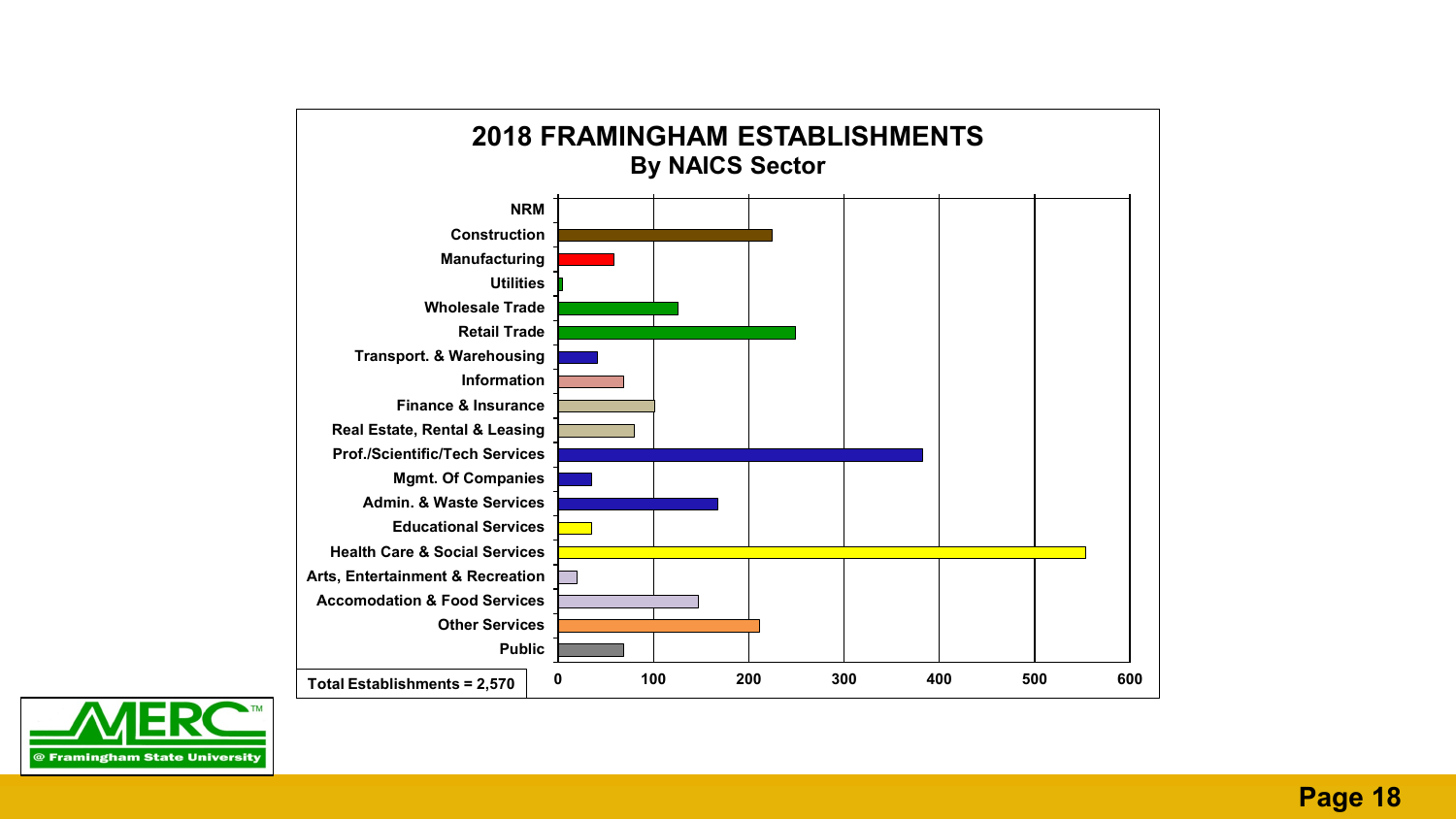

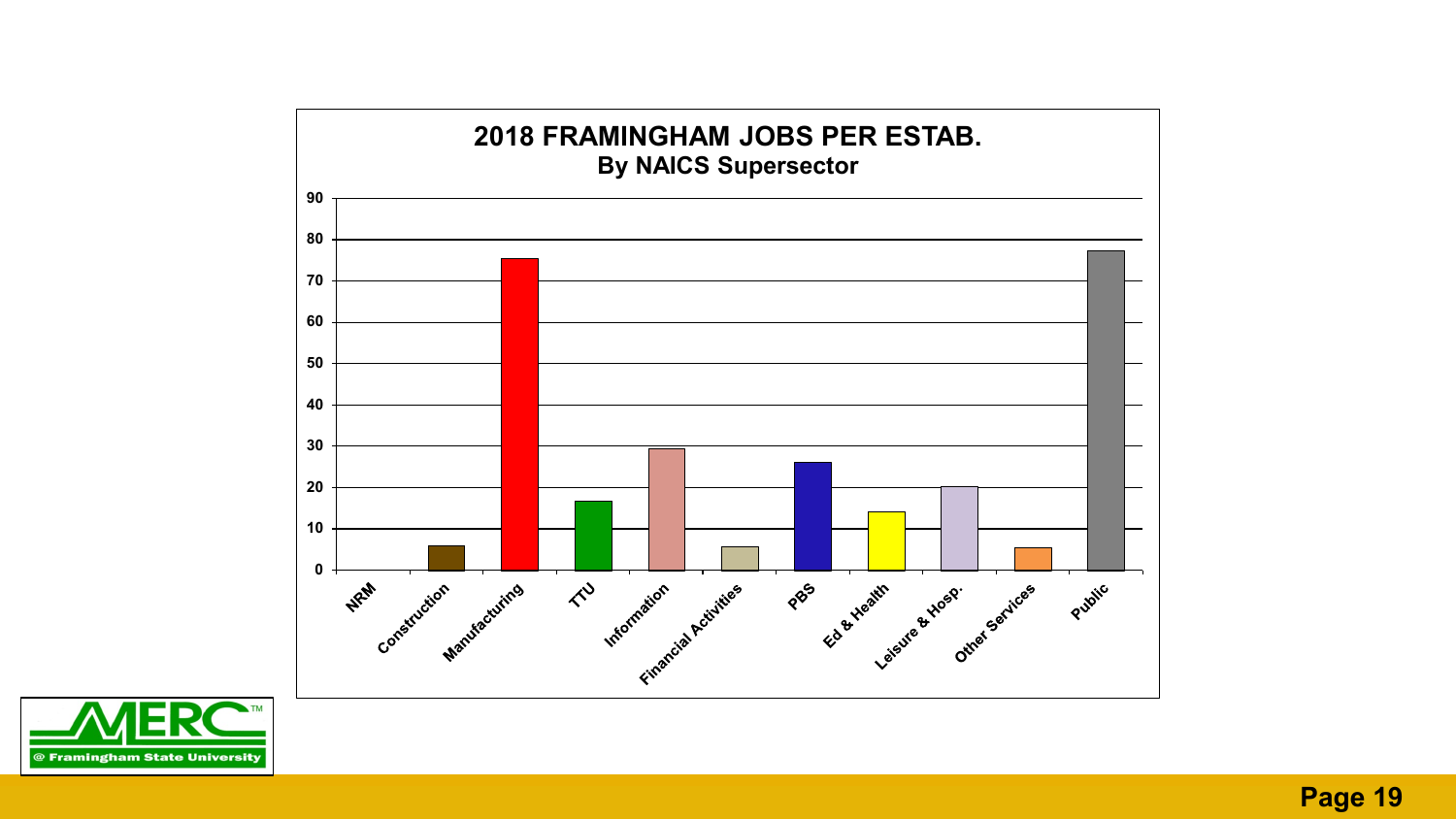

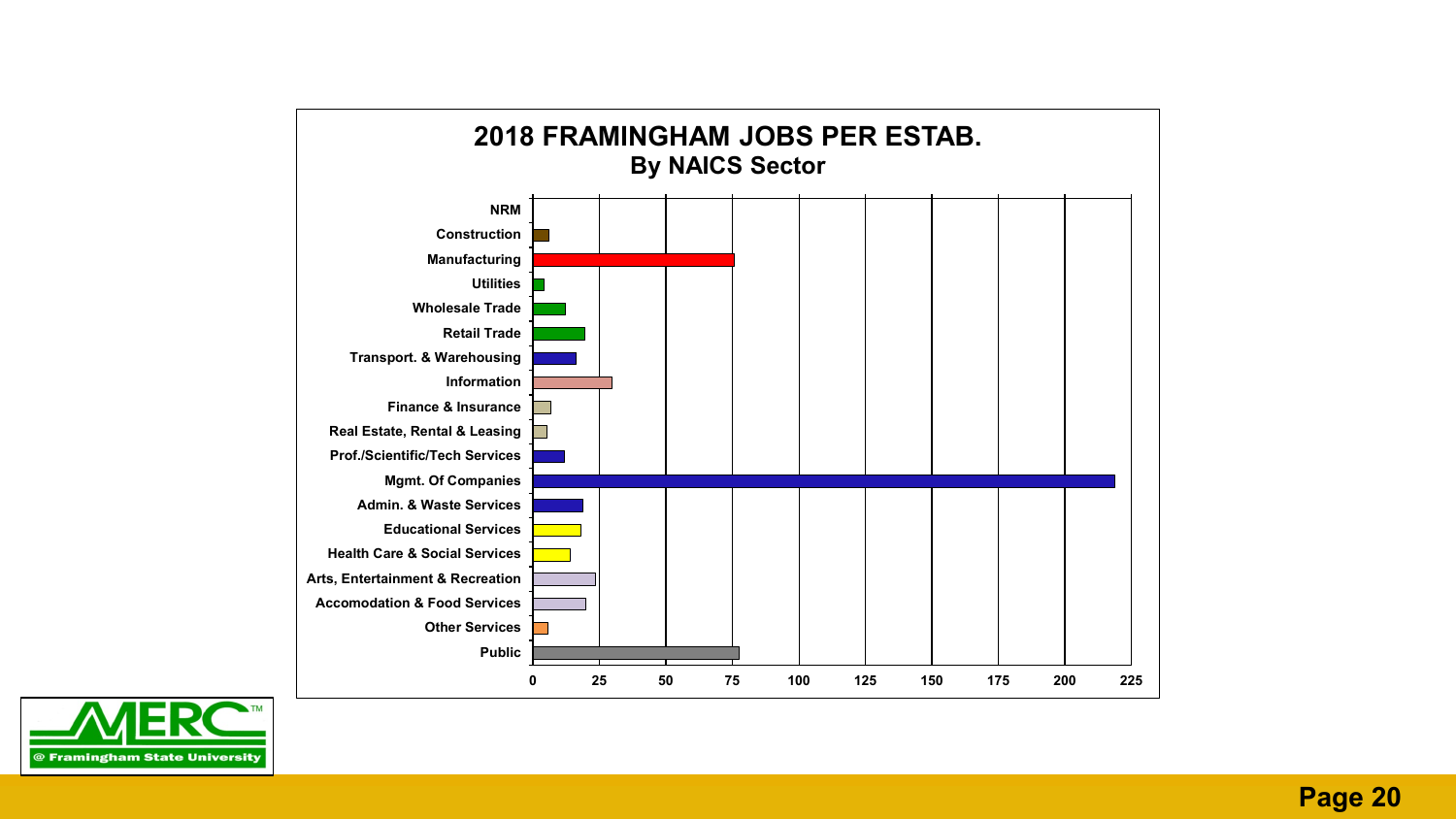

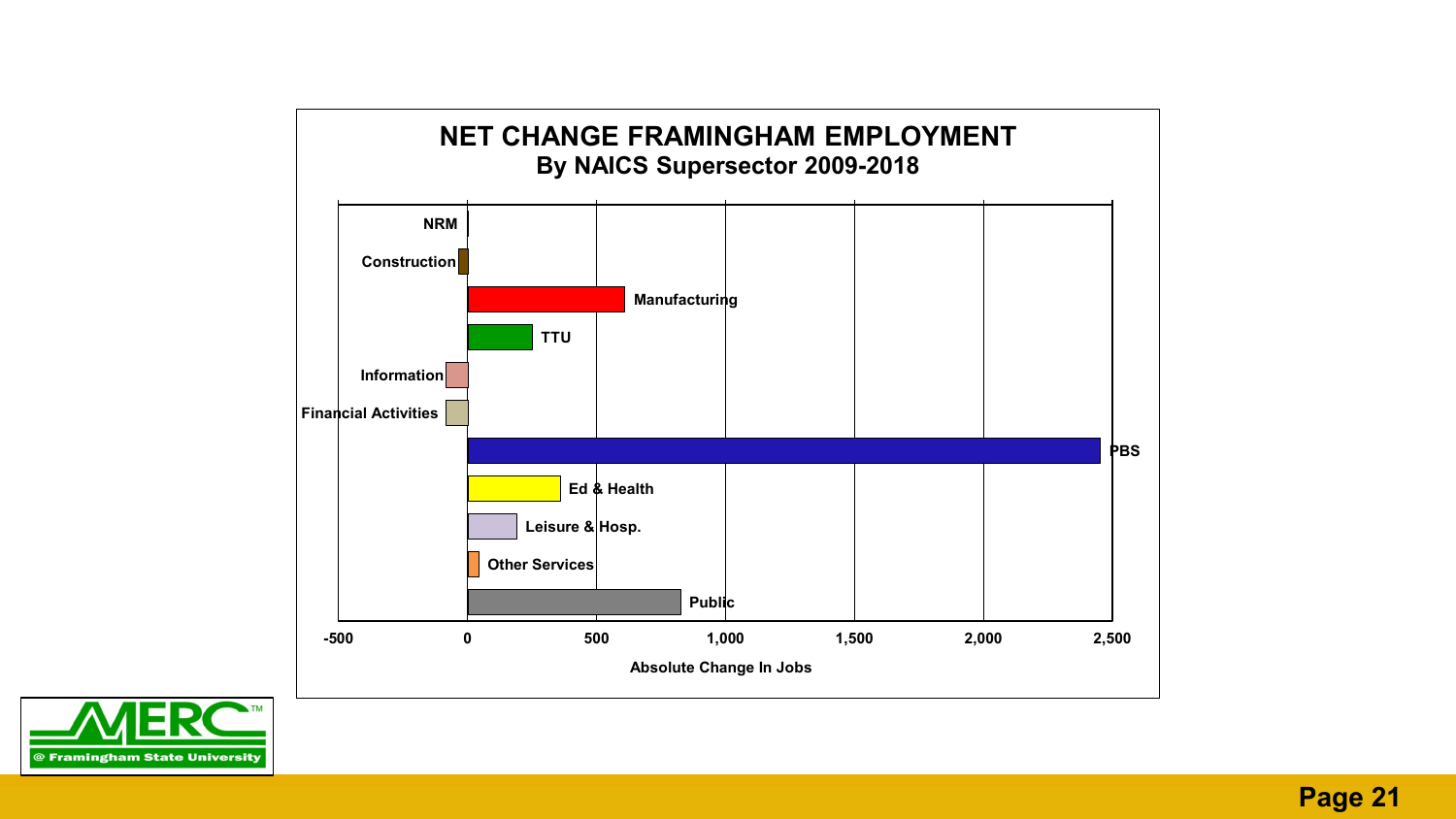

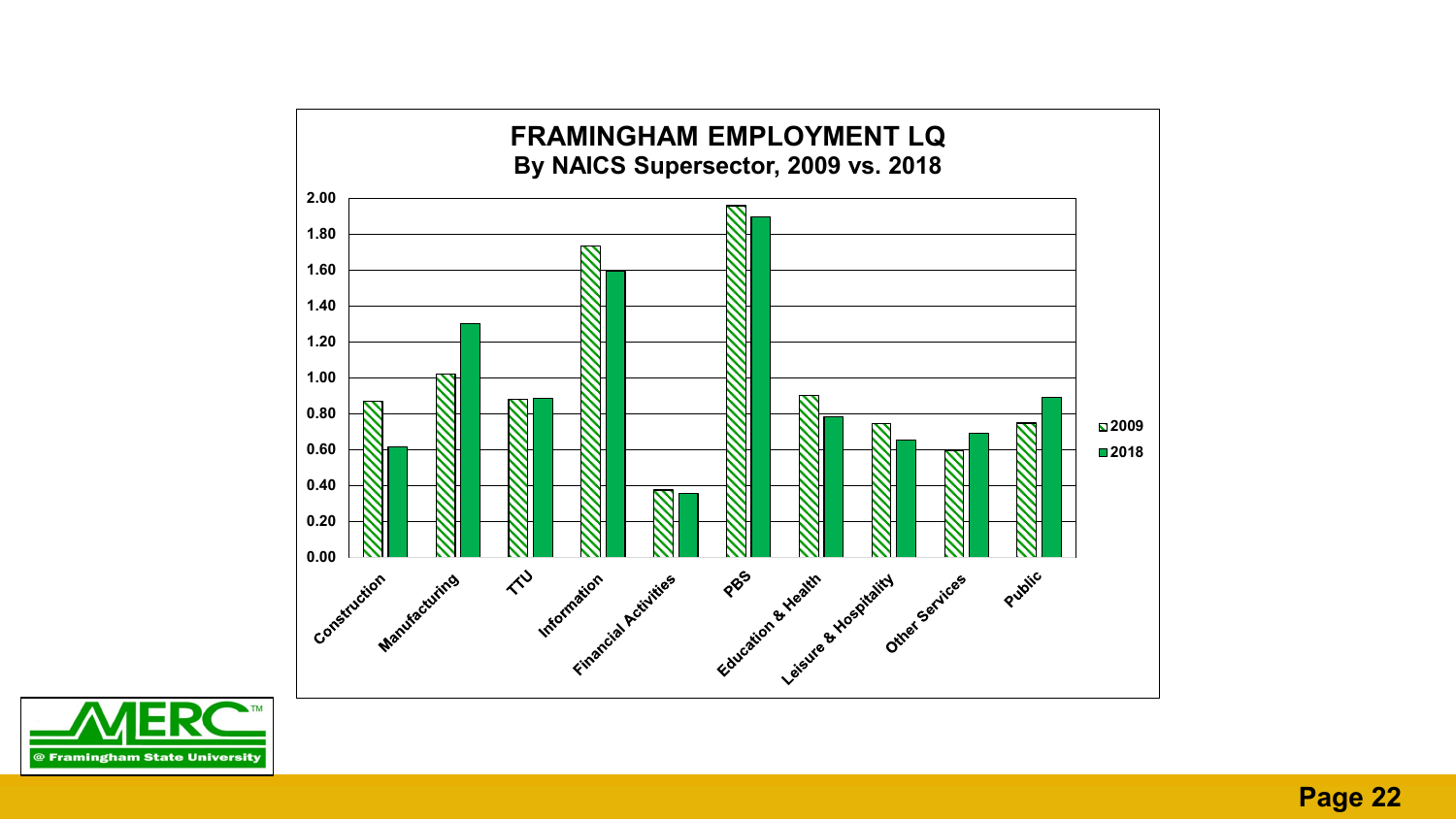

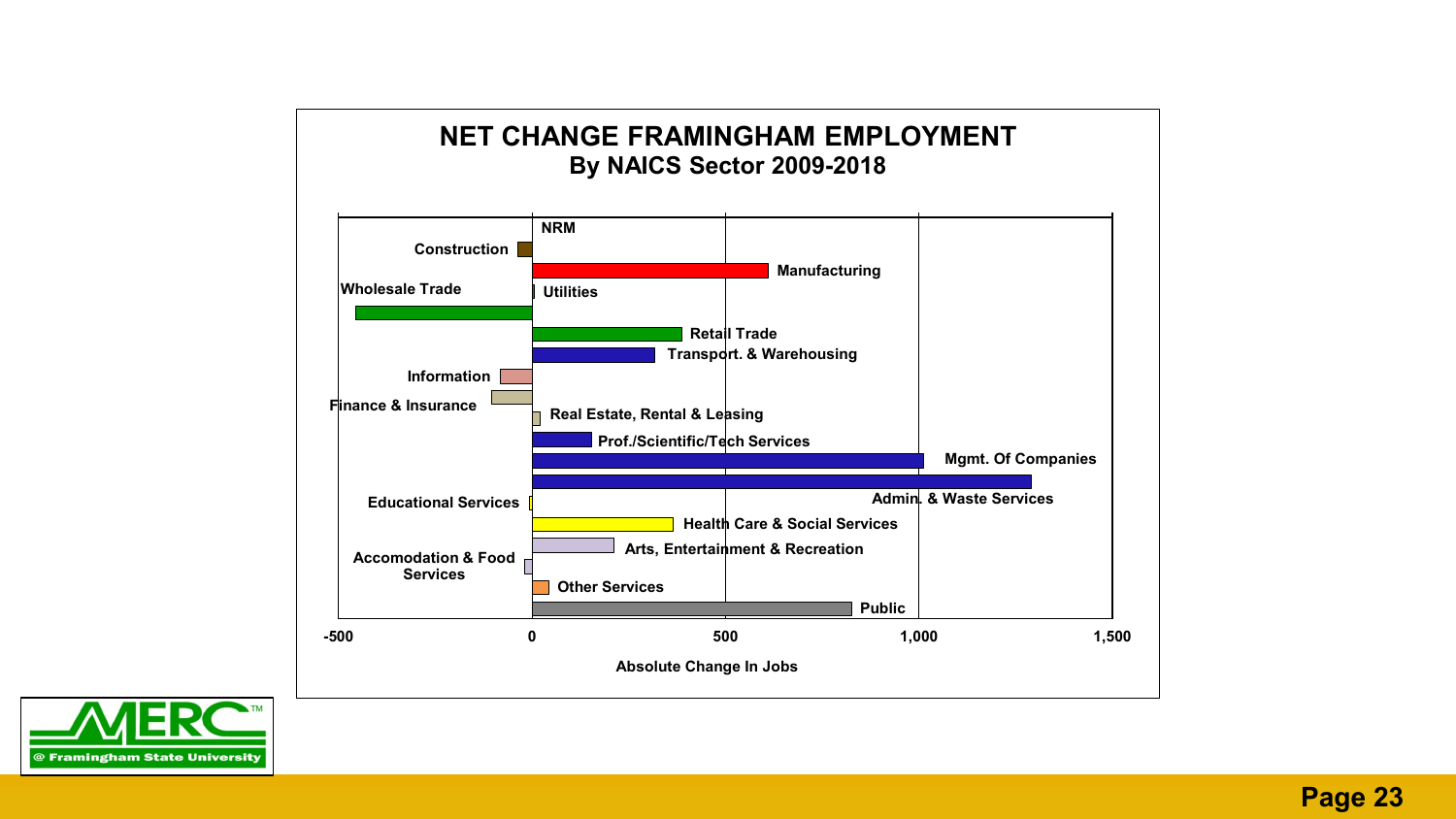

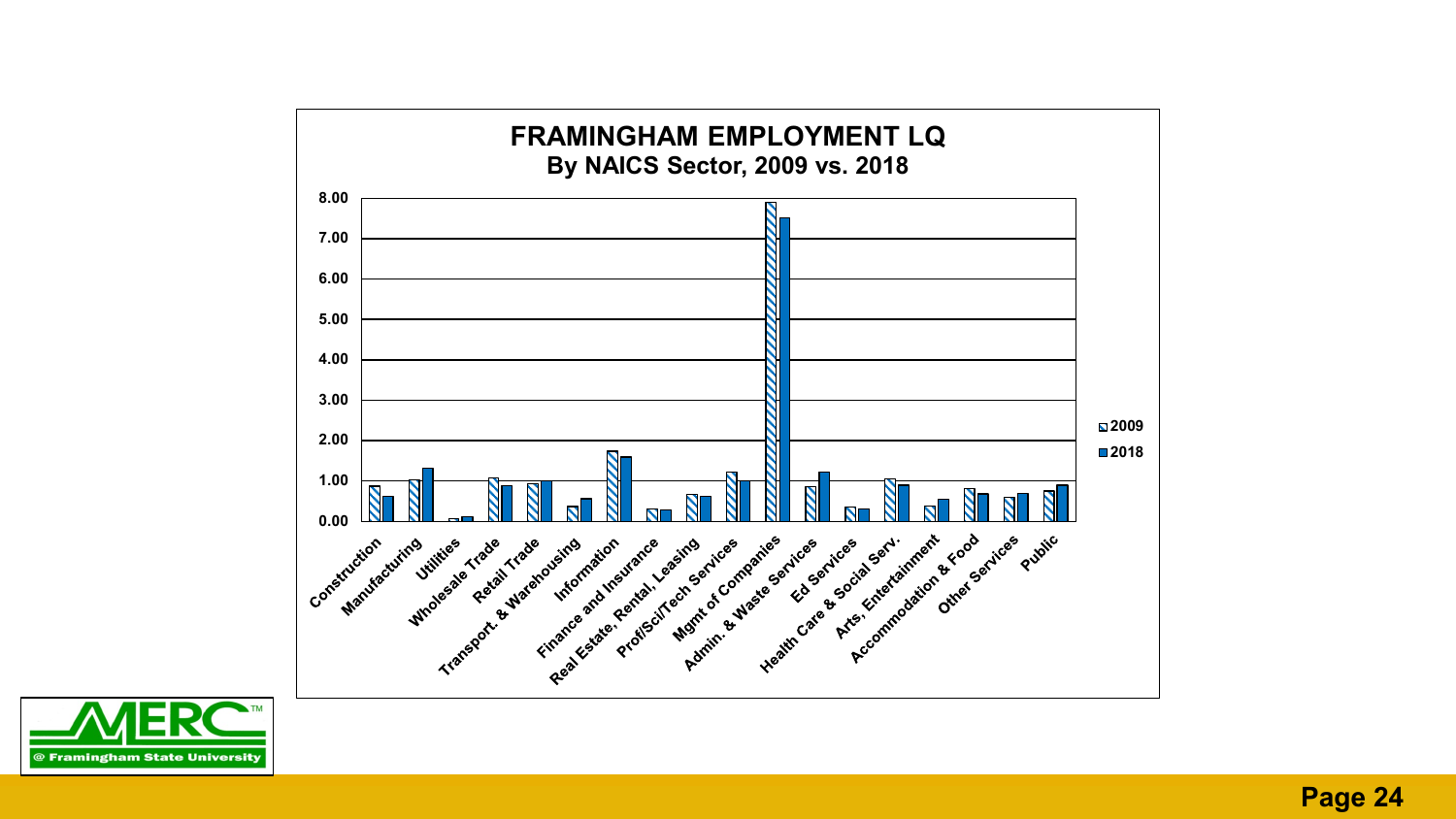

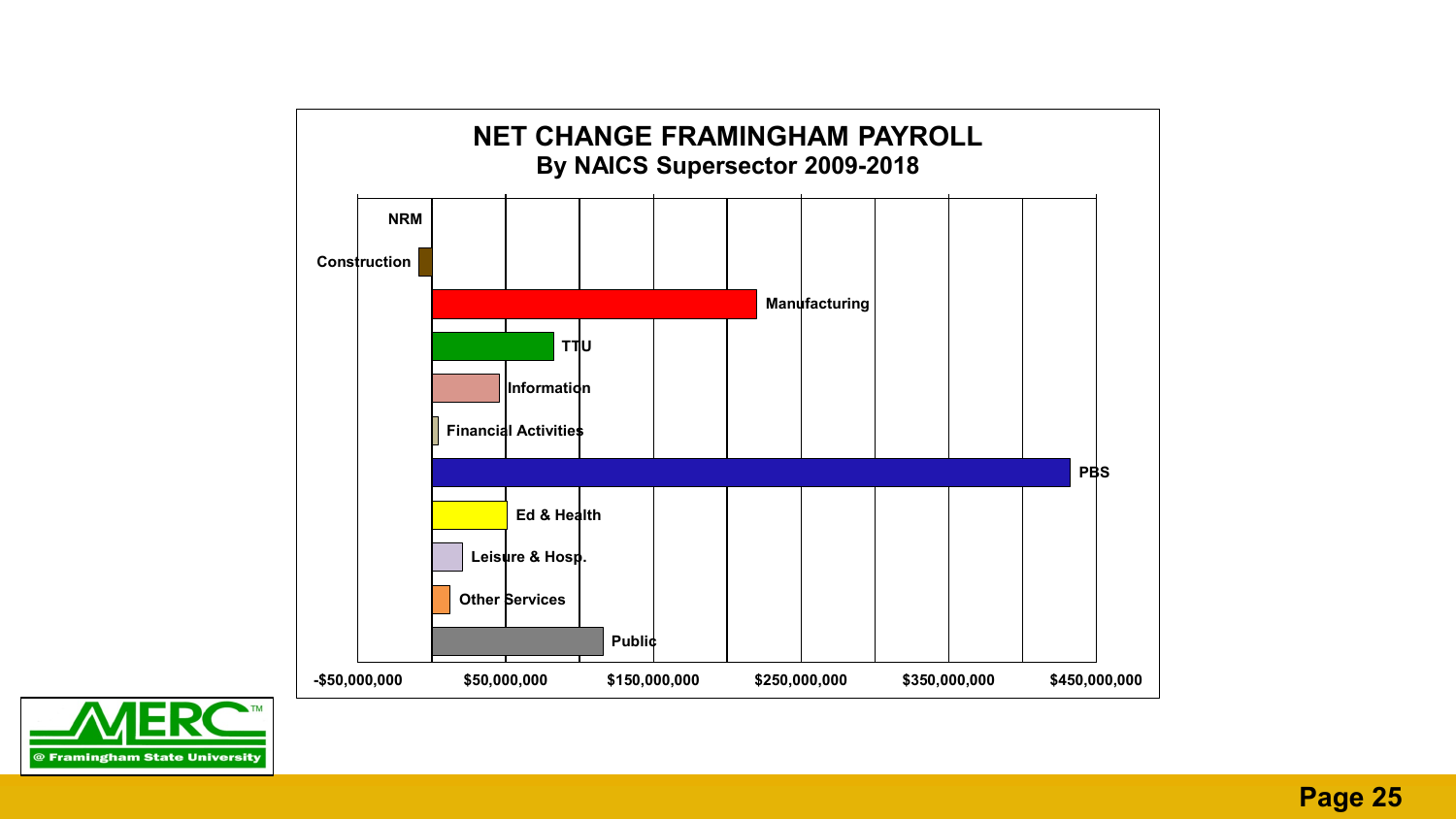

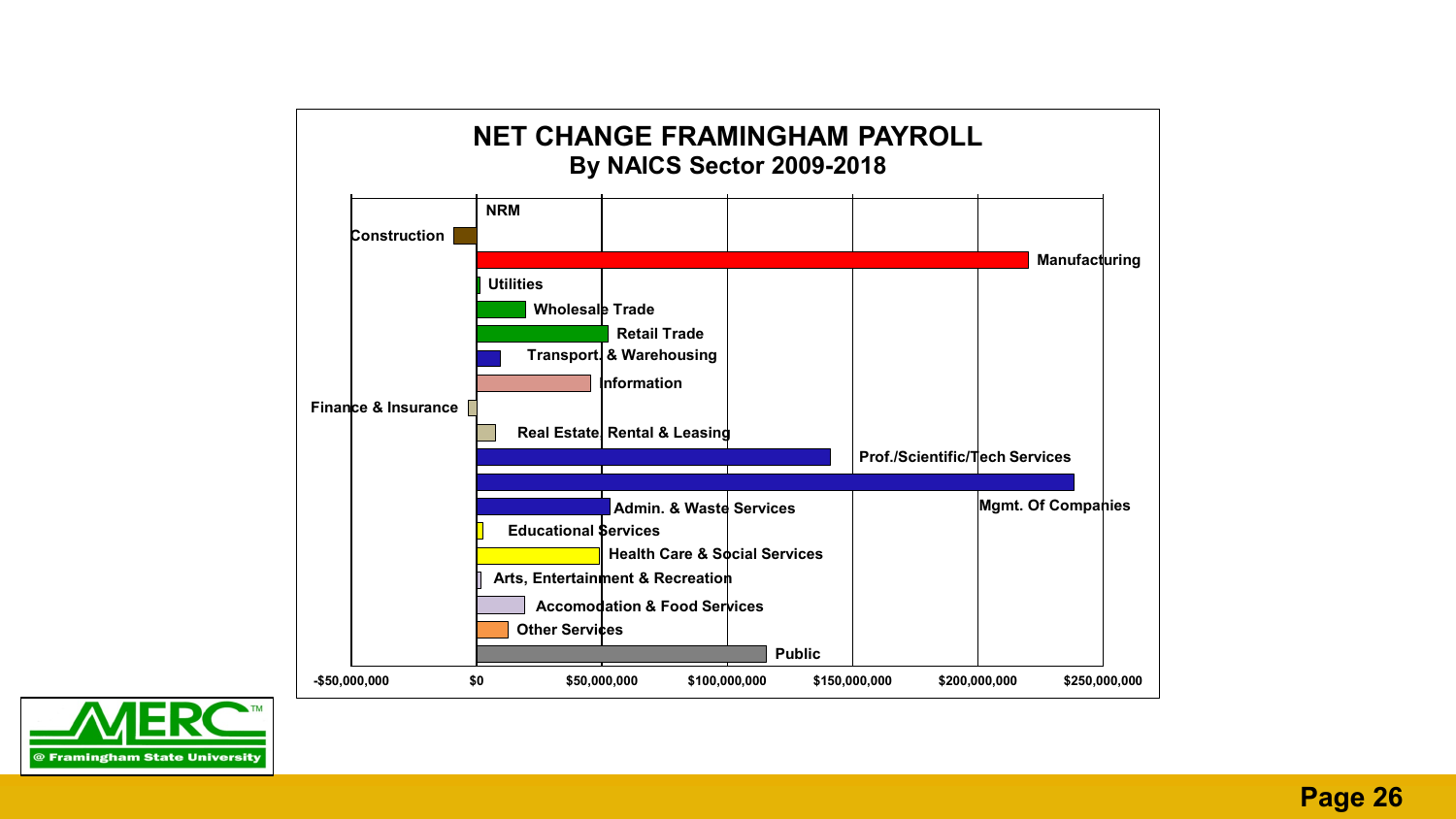

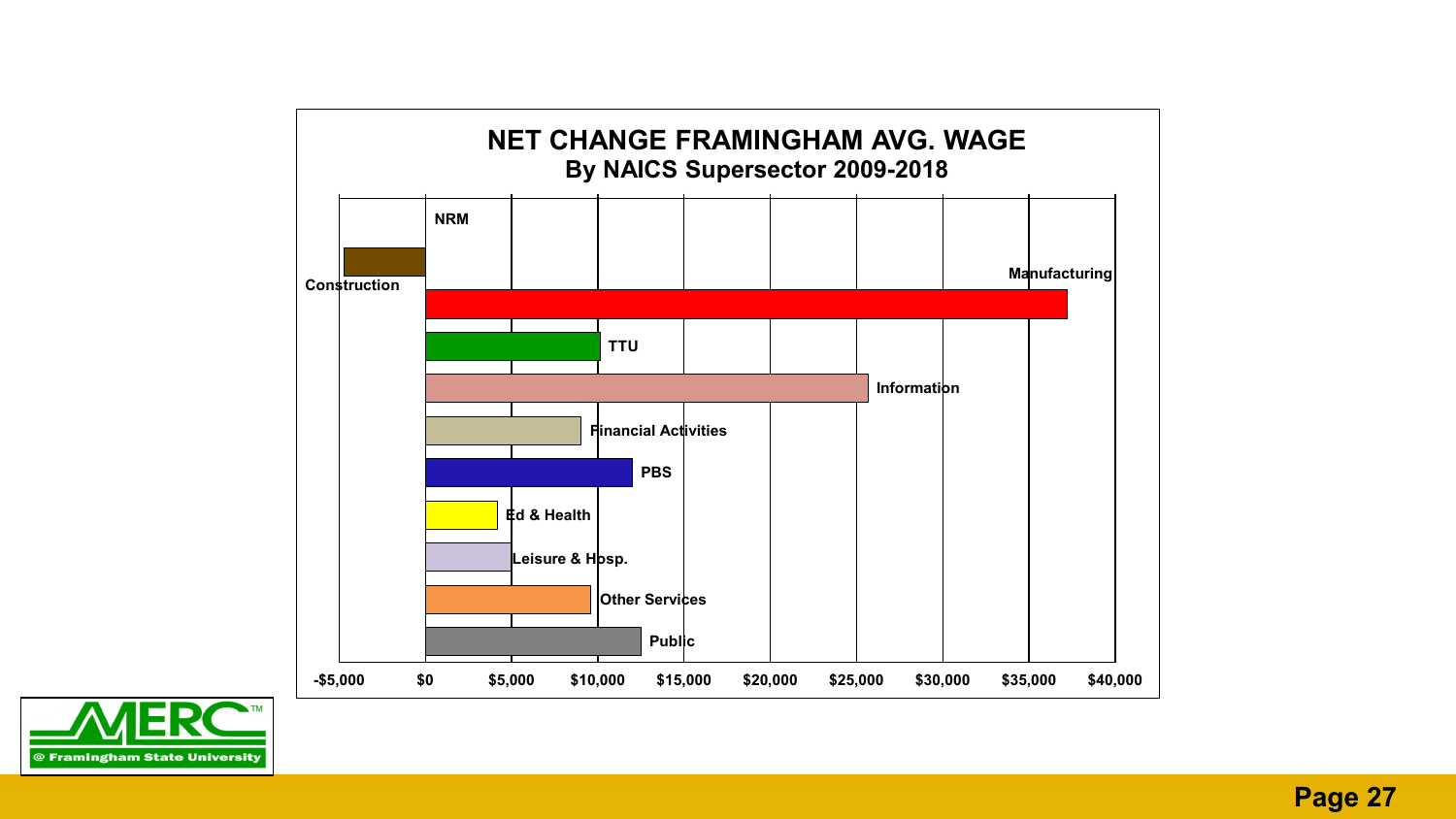

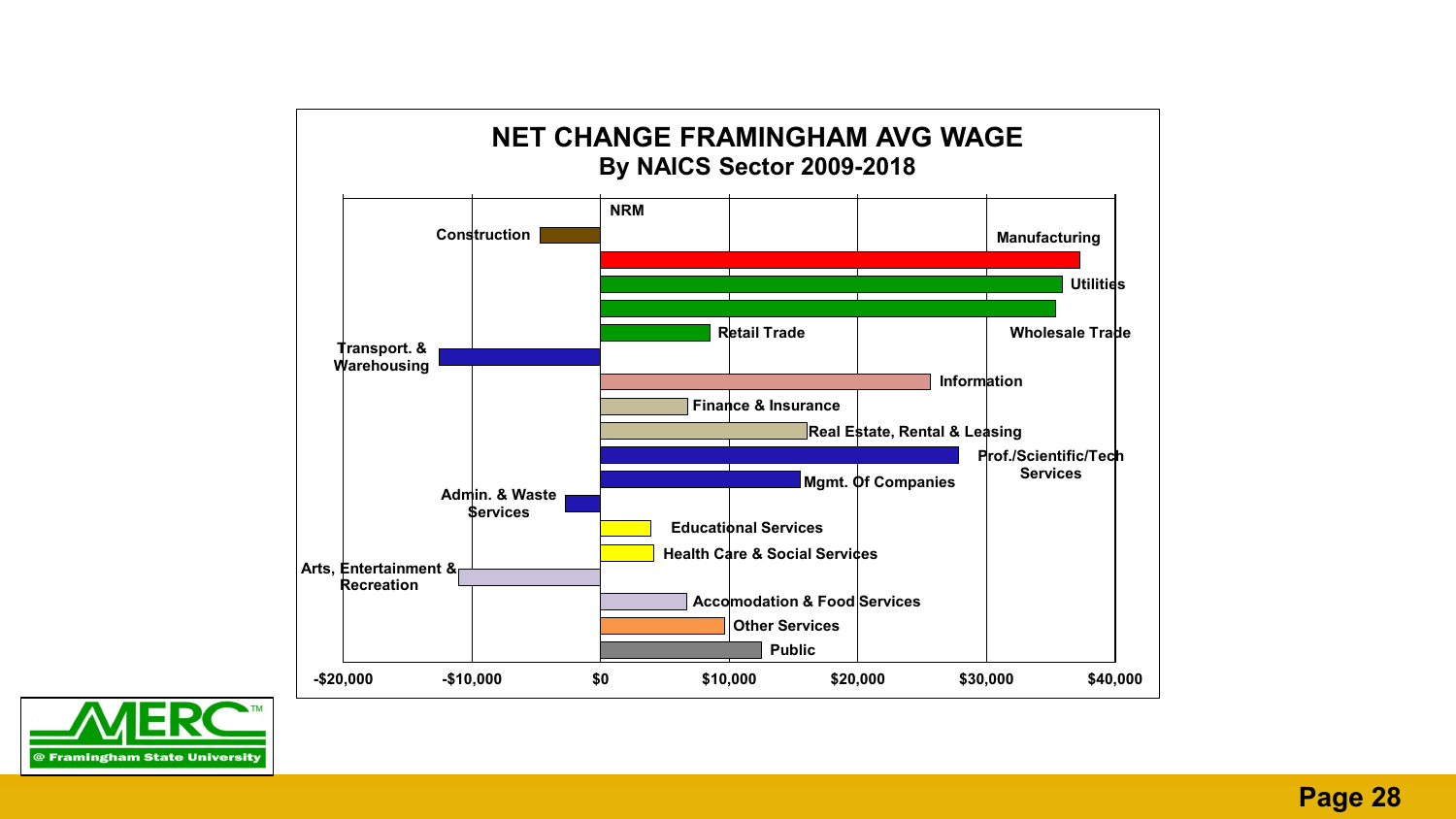

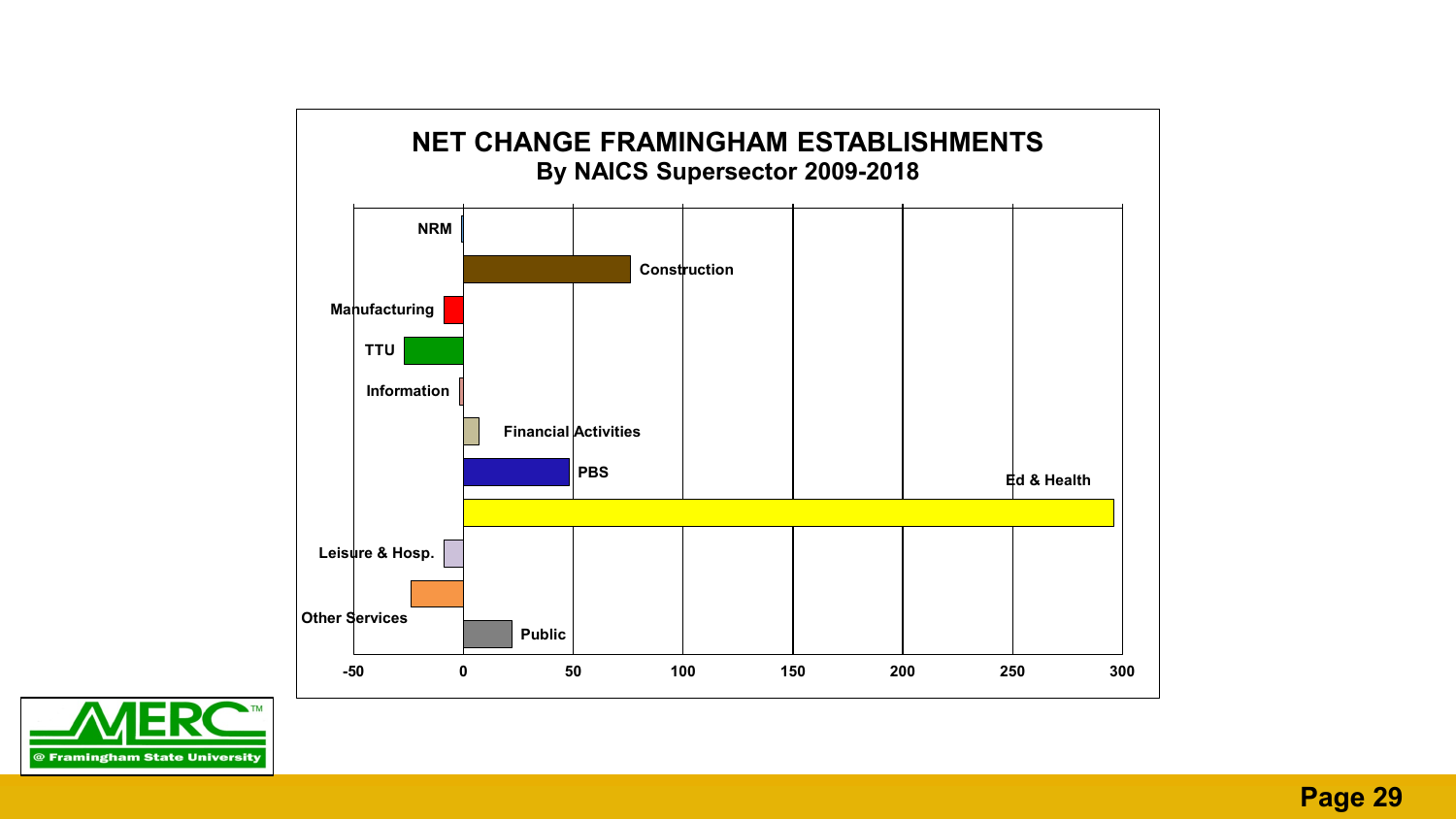

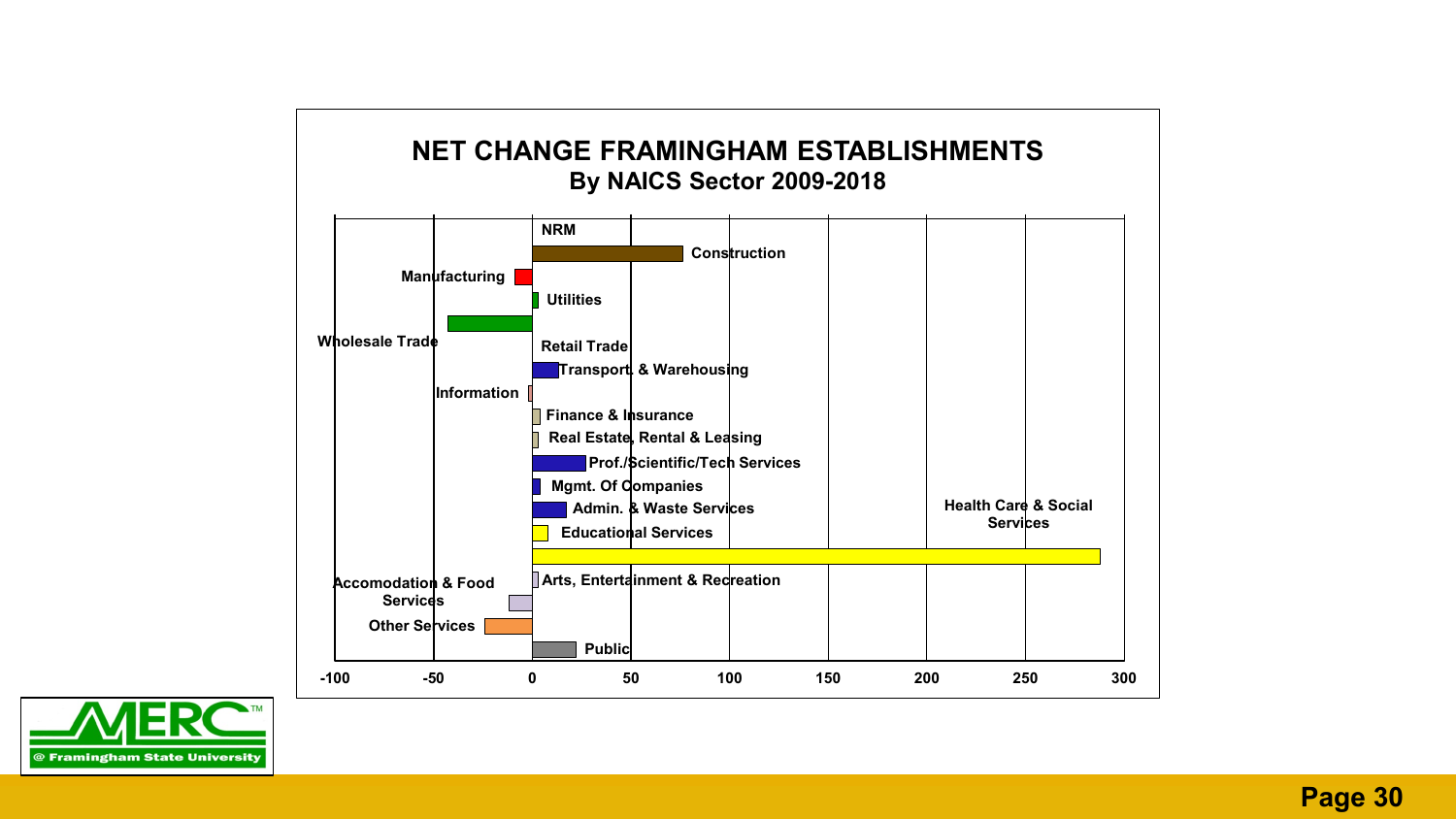

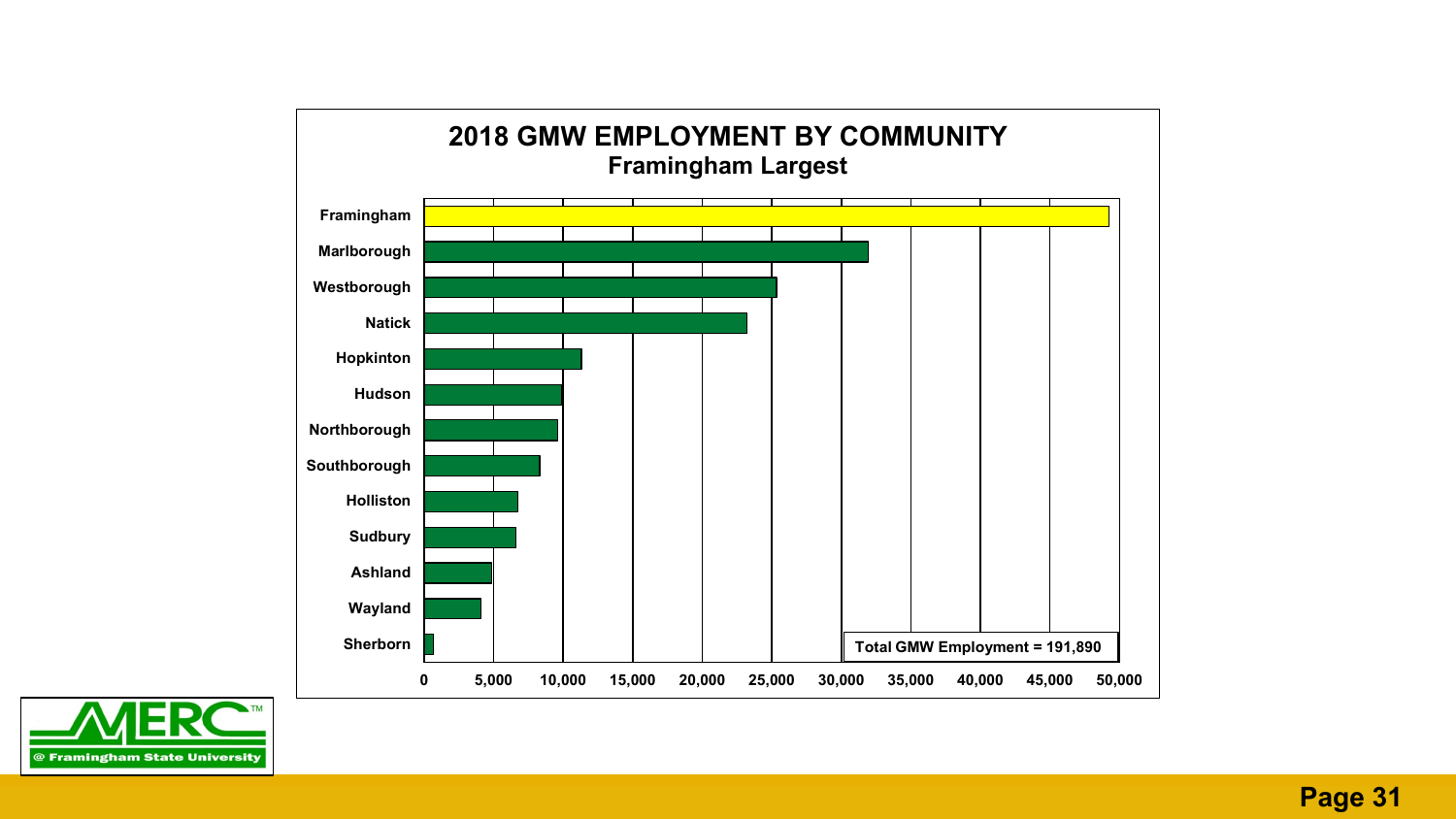

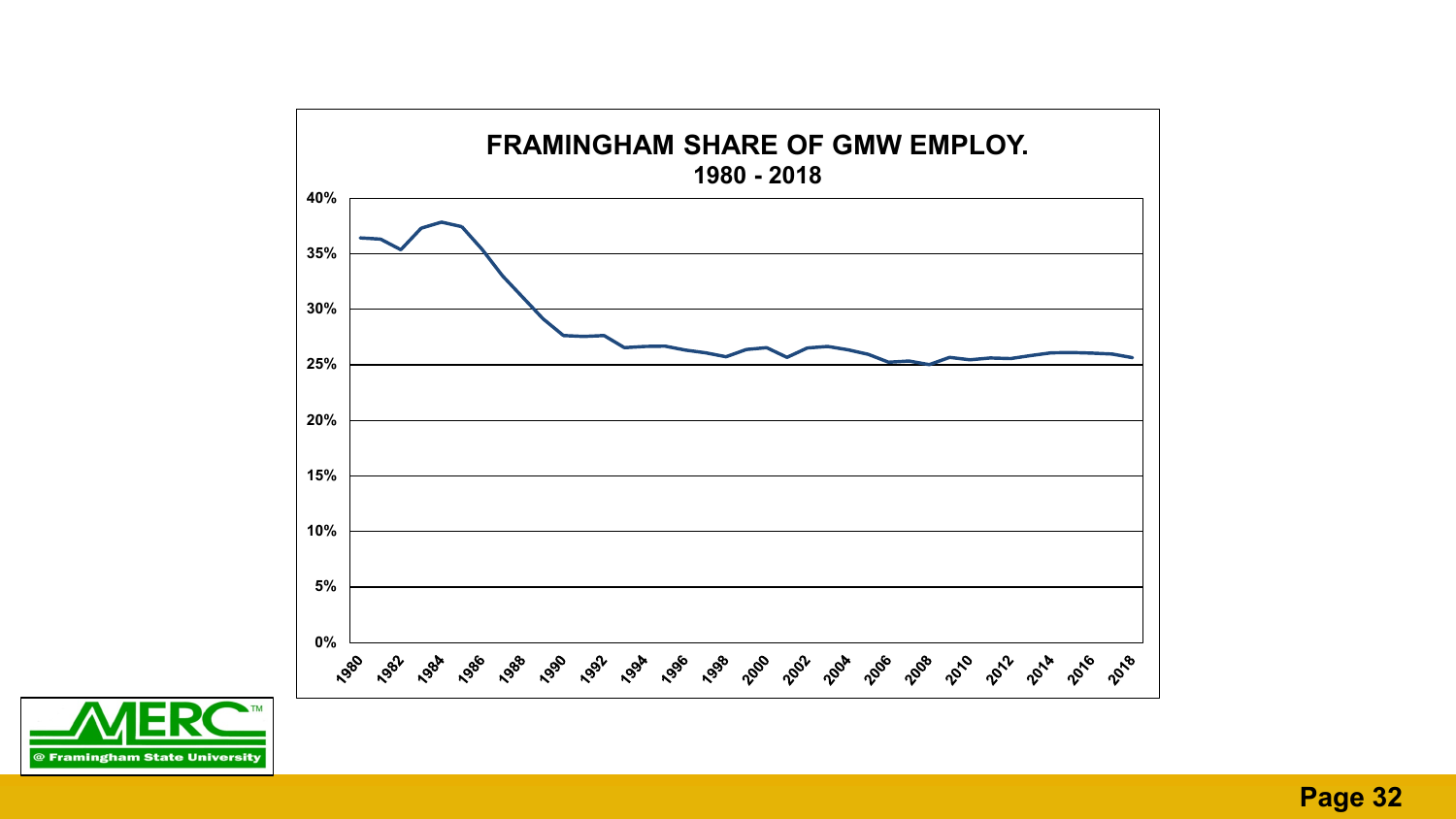

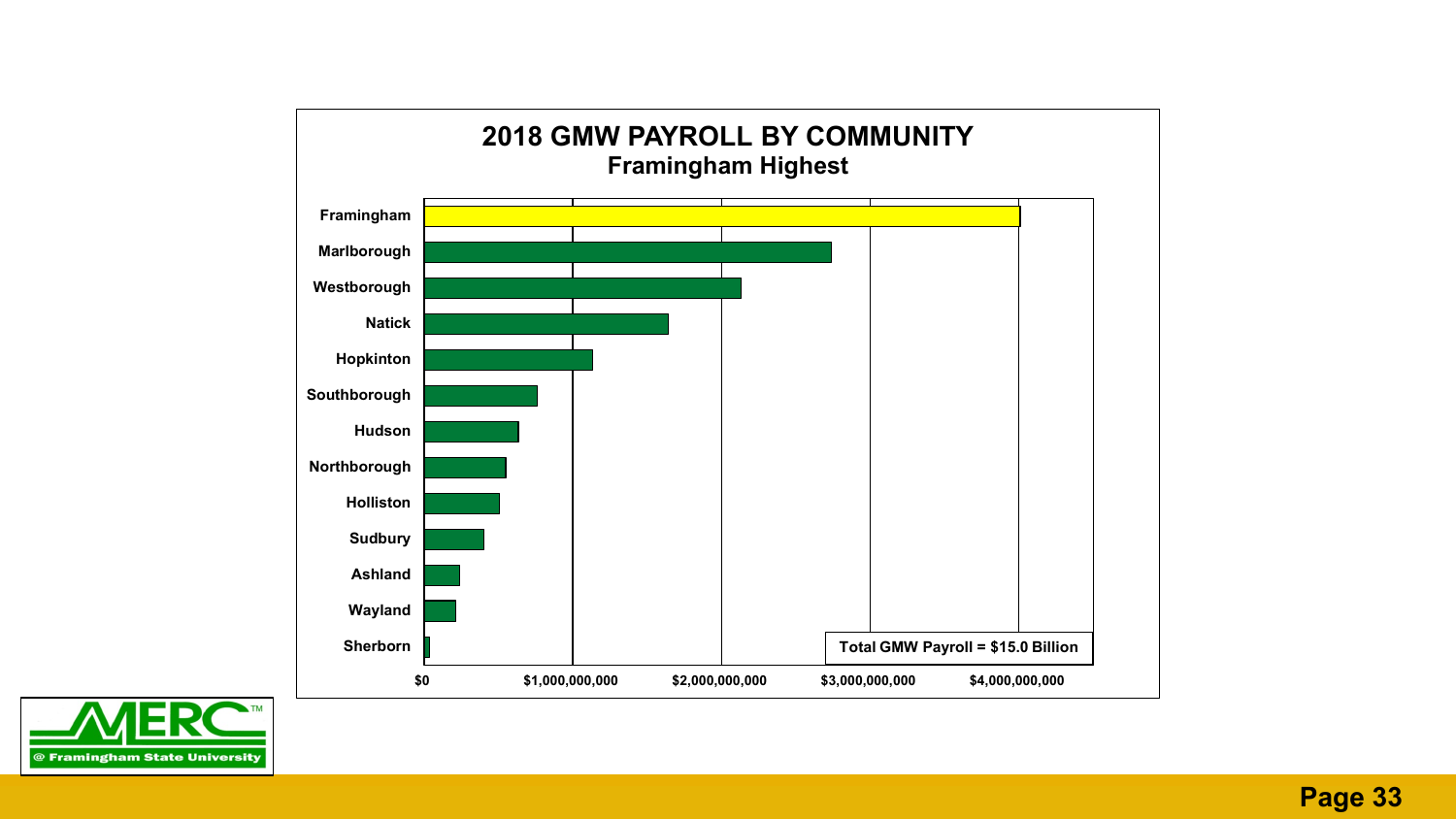

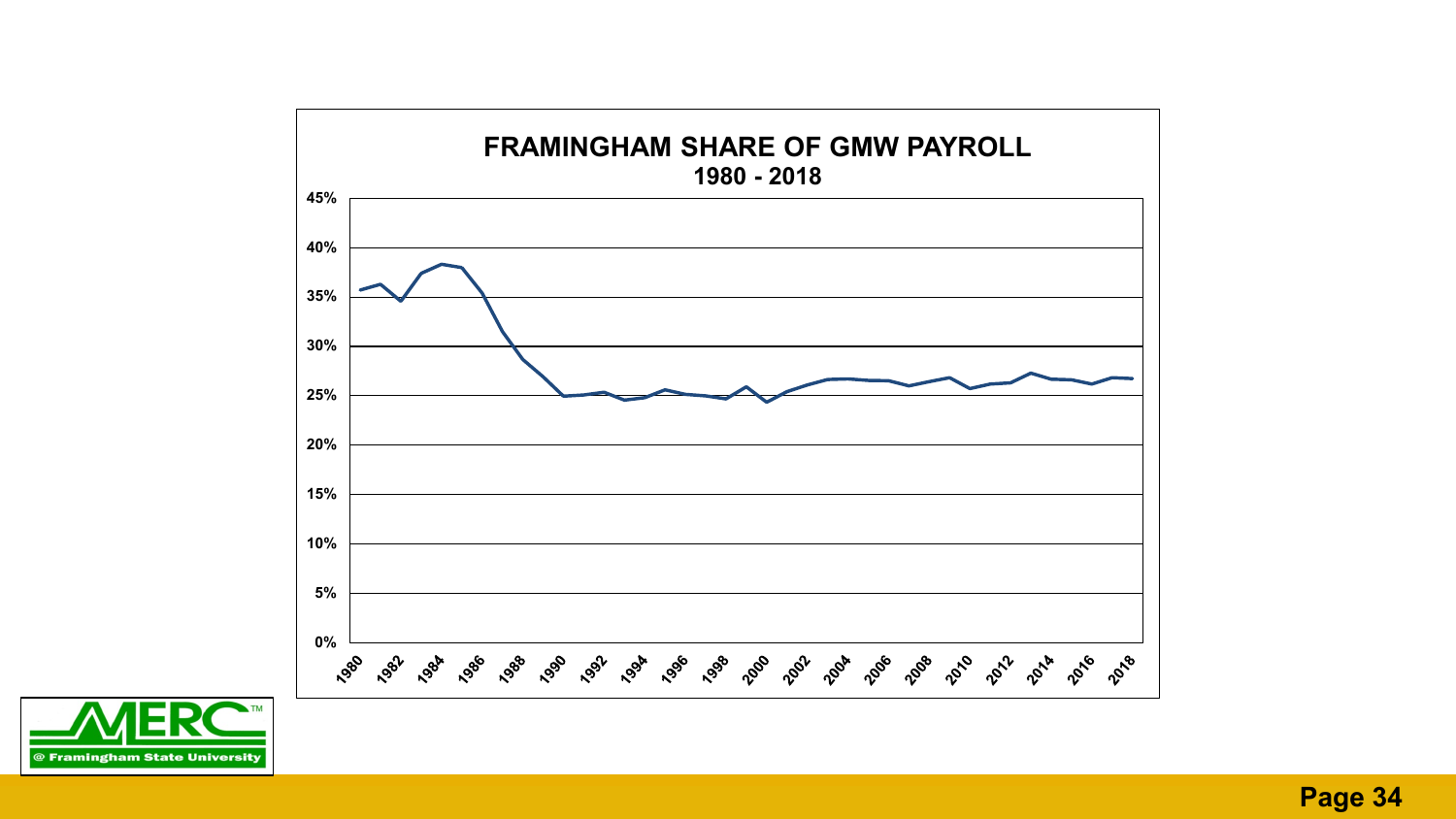

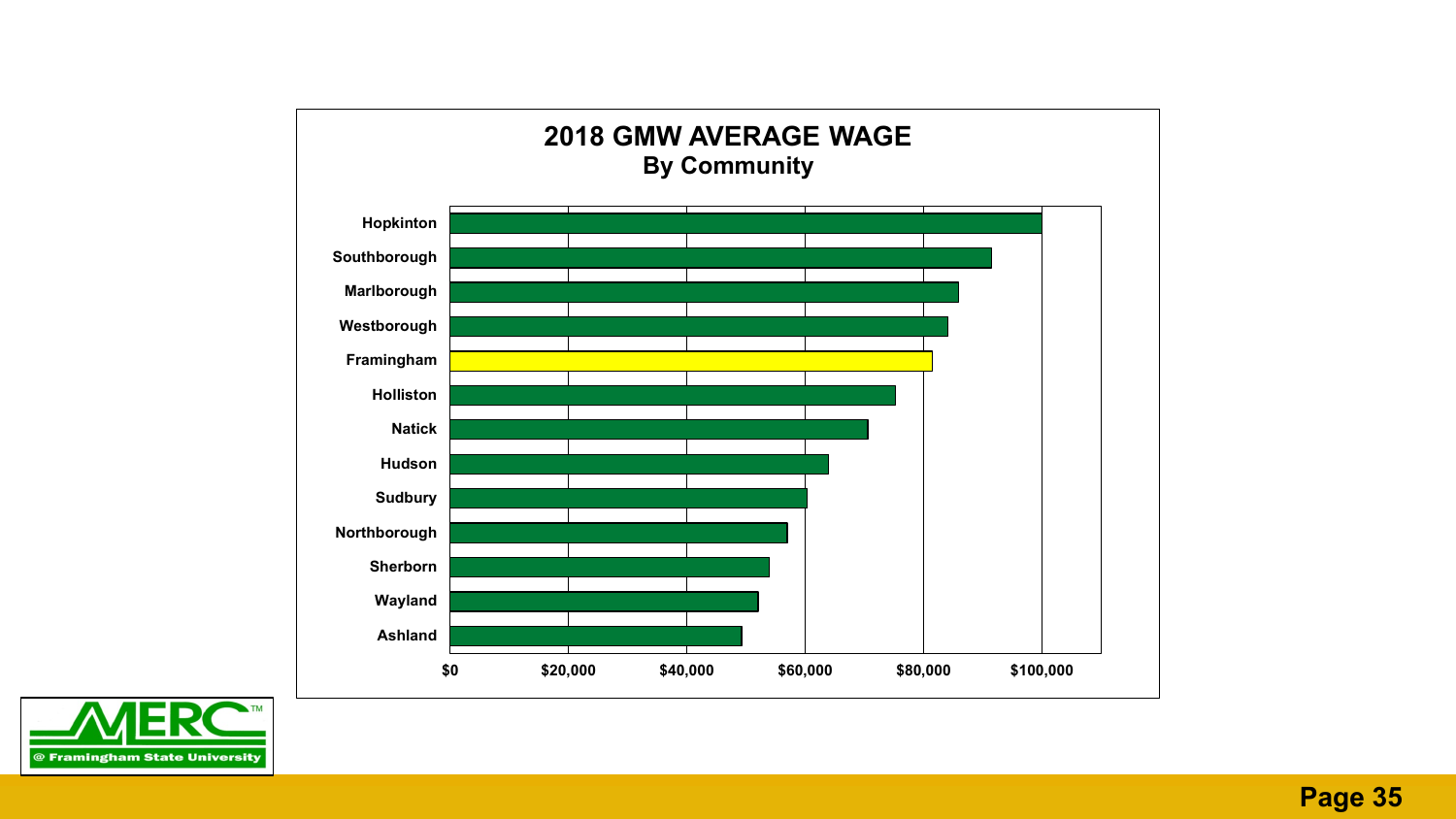